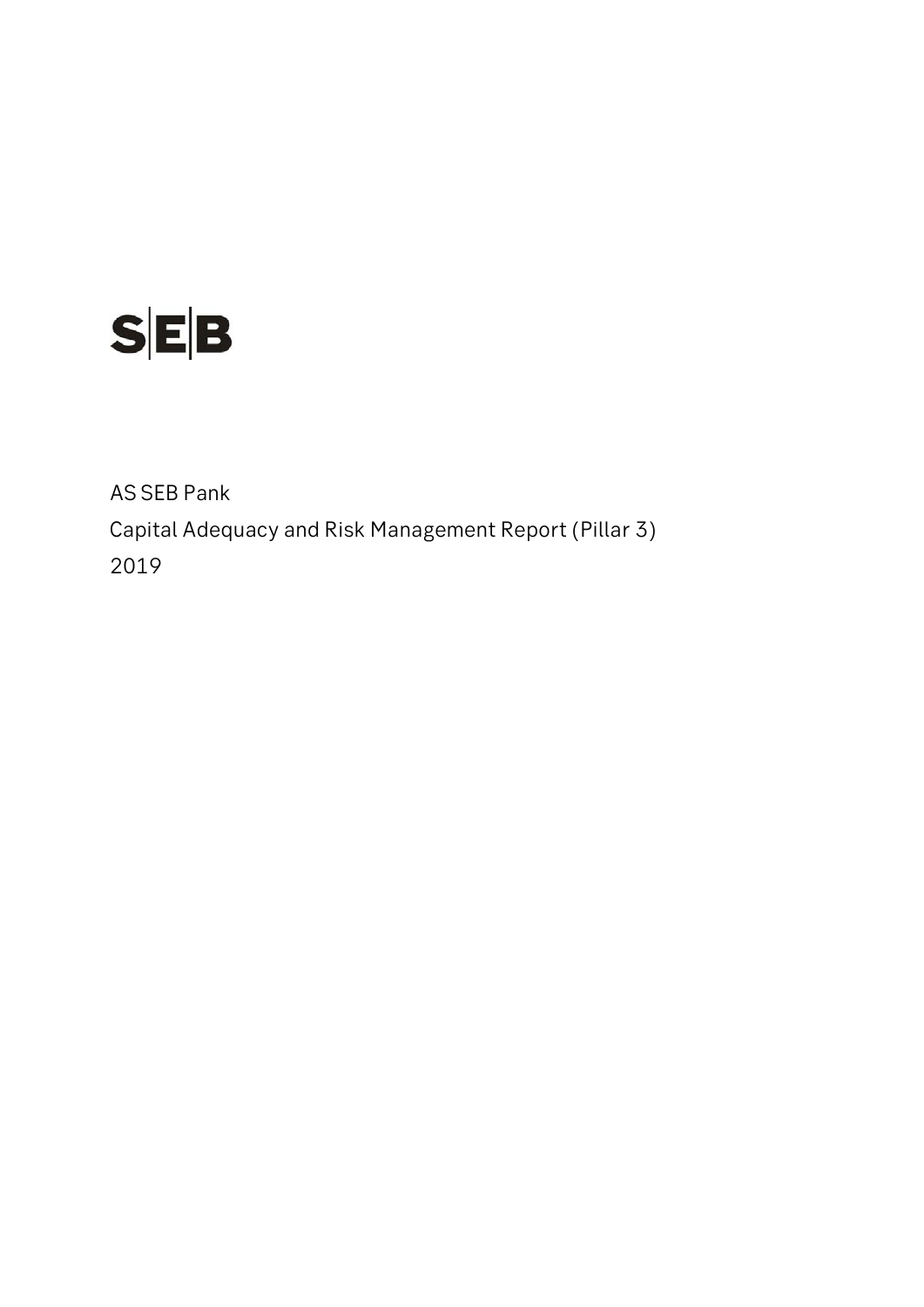# Table of contents

| Table 6. Geographical distribution of credit exposures relevant for the calculation of the    |    |
|-----------------------------------------------------------------------------------------------|----|
|                                                                                               |    |
|                                                                                               |    |
|                                                                                               |    |
|                                                                                               |    |
|                                                                                               |    |
| Table 11. EU CRB-D - Concentration of exposures by industry or counterparty types 17          |    |
|                                                                                               |    |
|                                                                                               |    |
| Table 14. EU CR1-A - Credit quality of exposures by exposure class and instrument20           |    |
| Table 15. EU CR1-B - Credit quality of exposures by industry or counterparty types21          |    |
|                                                                                               |    |
|                                                                                               |    |
| Table 18. EU CQ3 - Credit quality of performing and non-performing exposures by past due days |    |
|                                                                                               | 22 |
| Table 19. EU CR1 - Performing and non-performing exposures and related provisions23           |    |
| Table 20. EU CQ7 - Collateral obtained by taking possession and execution processes 23        |    |
| Table 21. EU CR2-A - Changes in stock of general and specific risk adjustments24              |    |
| Table 22. EU CR2-B - Changes in stock of defaulted and impaired loans and debt securities 24  |    |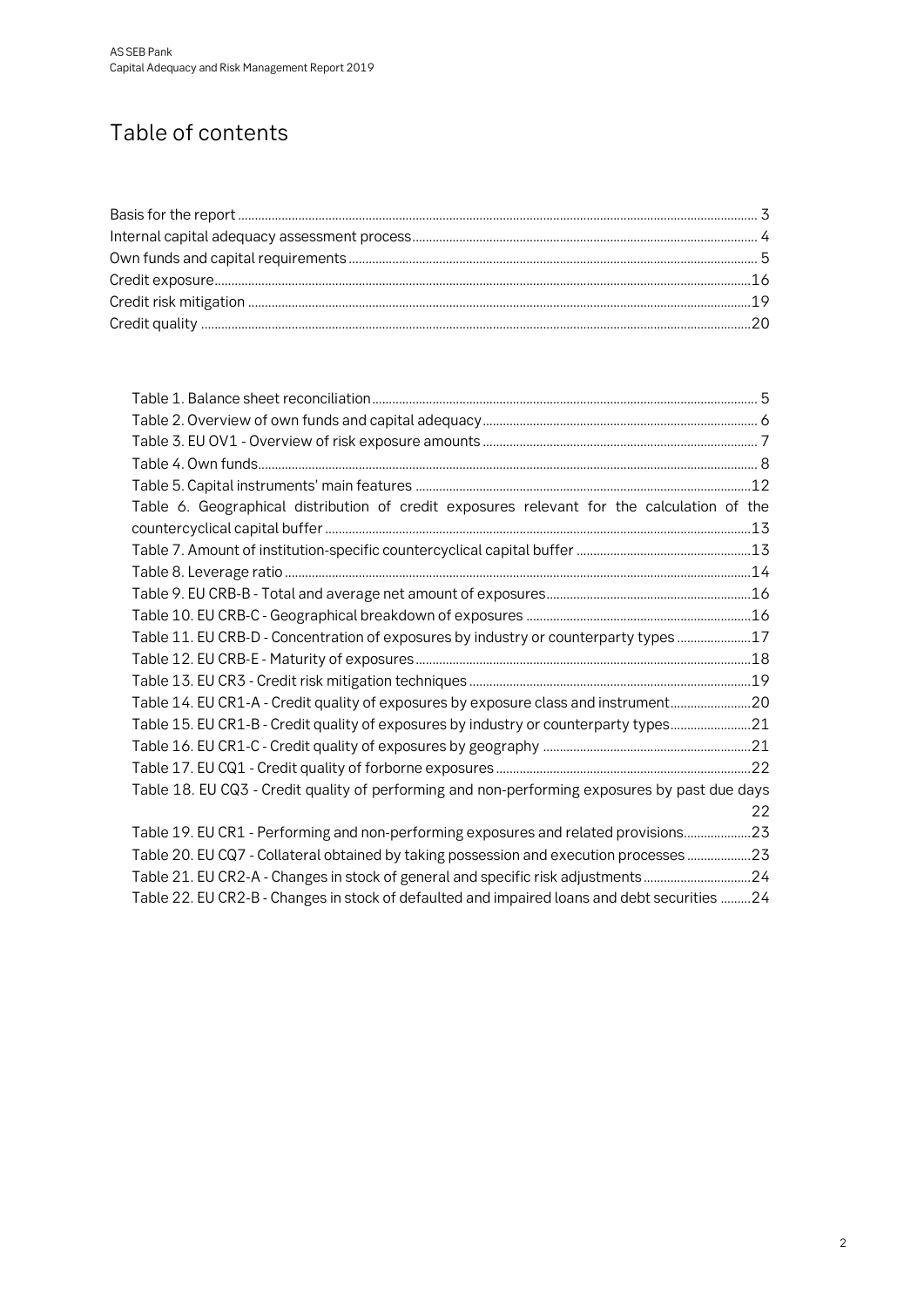## <span id="page-2-0"></span>Basis for the report

This report is prepared in accordance with the requirements of the Capital Requirements Directive (CRD IV) and the Capital Requirements Regulation No 575/2013 (CRR) Part 8 as well as the European Banking Authority's (EBA) implementing technical standards (ITS) with regard to disclosure of own funds (EU Regulation No 1423/2013), countercyclical capital buffer (EU Regulation No 2015/1555), and leverage ratio (EU Regulation No 2016/200). Templates recommended by the EBA's guidelines on disclosure requirements under Part 8 of the CRR have been used as relevant. According to CRR, information specified in articles 437, 438, 440, 442, 450, 451 and 453 of CRR shall be disclosed for material subsidiaries.

Together with the Annual Report, this report provides information on AS SEB Pank's (the "Bank") material risks as part of the Pillar 3 framework, including details on the Bank's risk profile and business volumes by customer categories and risk classes, which form the basis for the calculation of the capital requirement. The Pillar 3 report complements the Annual Report with additional information, and is intended to be read in conjunction with the Annual Report, in particular the Notes to the Consolidated Financial Statements, including Risk Policy and Management section within it, where the Bank's risk and capital management policies and practices are described. Reference is also made to SEB Group's Annual Report and Capital Adequacy and Risk Management Report (Pillar 3), which describes SEB Group's risk and capital management, including internal ratings systems, internal measurement approaches and principles for calculating own funds and capital adequacy. SEB Group's Pillar 3 report is available in English and is published on SEB Group's webpage www.sebgroup.com.

Disclosures in relation to remuneration are included in the Annual Report sections "Management Report", page 3. Significant accounting policies for the Bank are presented in the Annual Report, Note 1 – Significant accounting policies, page 22.

AS SEB Pank is a subsidiary of the consolidated group of Skandinaviska Enskilda Banken AB (publ) ("SEB Group") that is registered in Sweden. AS SEB Pank Group consists of two fully owned subsidiaries, AS SEB Liising Group and AS SEB Varahaldus, and the associated company SK ID Solutions AS, which is owned to 25%.

The report is based on the Bank's consolidated situation as of 31 December 2019. The Financial Group forms the basis for consolidation for prudential purposes, which requires the Bank to prepare consolidated accounts for the group entities engaged in financial service activities without consolidation of the entities involved in other activities. To comply with this requirement, the Bank has fully consolidated all its subsidiaries AS SEB Liising Group and AS SEB Varahaldus. Associated company SK ID Solutions AS is consolidated using equity method. The Consolidated Group in the Pillar 3 Report is same as in the Annual Report.

Pillar 3 report has been prepared in accordance with the 2019 Annual Report which has been signed on 13th March 2020. Due to the exceptional global developments the Bank's Management Board proposed to its sole Shareholder not to distribute year 2019 net profit and retained earnings. Decision has positive impact to own funds and is increasing total capital ratio from 32,2% to 35,4%. Additional columns are included in own funds tables which are affected by the Management Boards decision with a header "w/o dividends 31 Dec 2019".

The information in this report is not required to be, and has not been, subject to external audit. The report has been approved by the Bank's Management Board.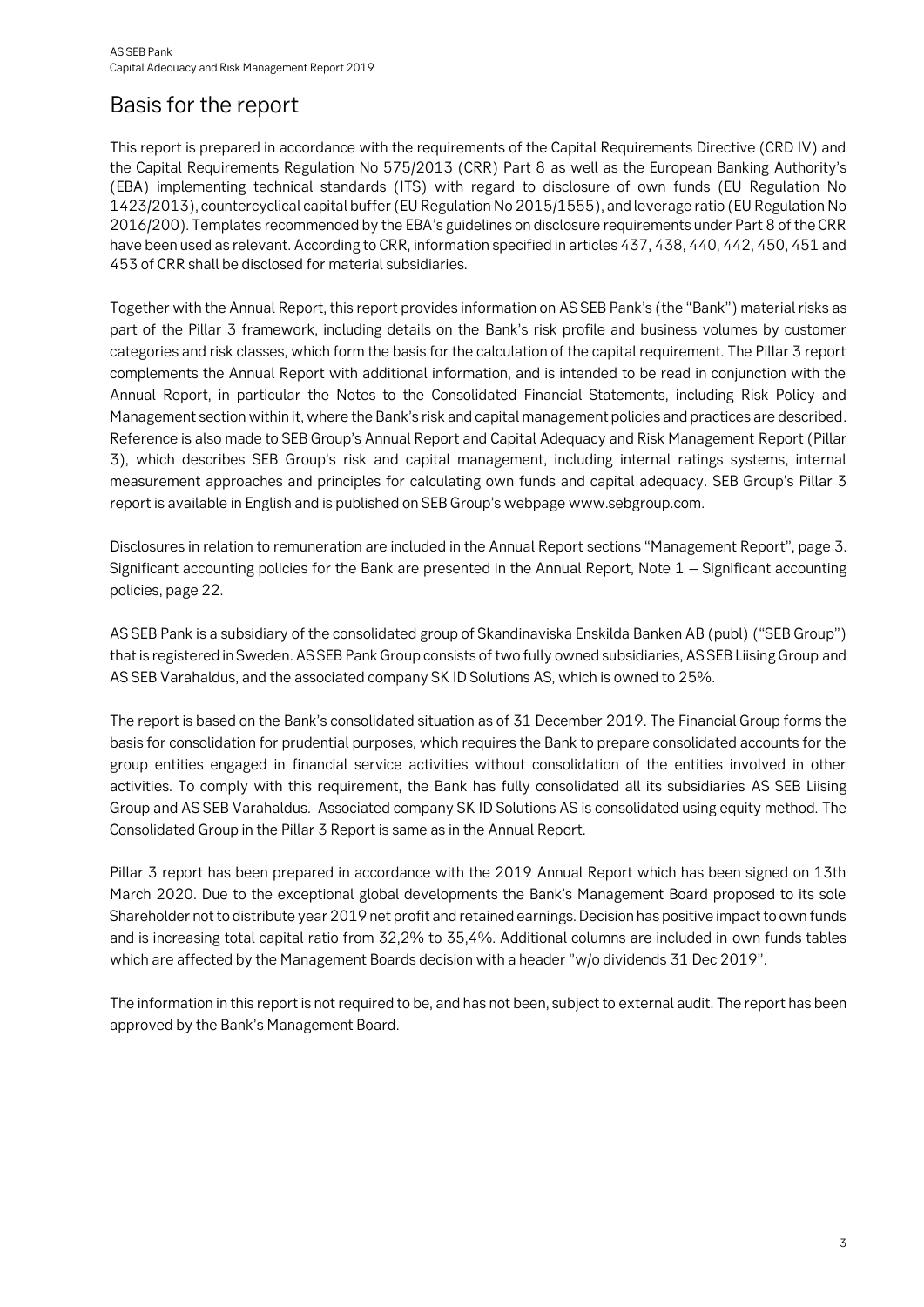## <span id="page-3-0"></span>Internal capital adequacy assessment process

SEB Group's Capital Policy defines how capital management should support the business goals. Shareholders' return requirement shall be balanced against the capital requirements of the regulators and the equity necessary to conduct the business of the Group.

The Asset and Liability Committee (ALCO) and the Chief Financial Officer are responsible for the process linked to overall business planning, to assess capital requirements in relation to the Group's risk profile, and for proposing a strategy for maintaining the desired capital levels. The Group's capitalisation shall be risk-based and built on an assessment of all risks incurred in the Group's business. It shall be forward-looking and aligned with short- and long-term business plans as well as with expected macroeconomic developments.

Capital ratios are the main communication vehicle for capital strength. Good risk management notwithstanding, the Group must keep capital buffers against unexpected losses. Together with continuous monitoring, and reporting of the capital adequacy to the Management Board, this ensures that the relationships between shareholders' equity, ICAAP and regulatory based requirements are managed in such a way that the Group does not jeopardise the profitability of the business and the financial strength of the Group.

In the SEB Group, capital is managed centrally, meeting also local requirements as regards statutory and internal capital requirements. Following the SEB Group Capital Policy, the parent company shall promptly arrange for additional capital if SEB Pank requires capital injections to meet the decided level.

The Internal Capital Adequacy Assessment Process ("ICAAP") is performed for SEB Group and all material legal entities. The process is coordinated by Group Treasury and subsidiaries' ICAAPs are part of the SEB Group's ICAAP. The ICAAP is a continuous process within SEB, closely interrelated with the strategy and business planning, risk strategy and financial planning processes. Subsidiaries' ICAAPs are performed locally by the risk and treasury functions in close cooperation with the corresponding Group functions.

The ICAAP shall be approved annually by SEB Pank Management Board (the "Management Board") and by the SEB Pank Supervisory Council ("Council"). The ICAAP is revised on a yearly basis. The framework shall be maintained by SEB Pank Treasury in coordination with SEB Group Financial Management. Any changes or amendments need to be approved by the Management Board and Council and are to be proposed by SEB Pank Treasury after coordination with SEB Group Financial Management. The focus of SEB Group Financial Management and SEB Group Risk Control lies on methodology, while SEB Pank Treasury focuses on processes, monitoring, reporting and compliance with Estonian regulations.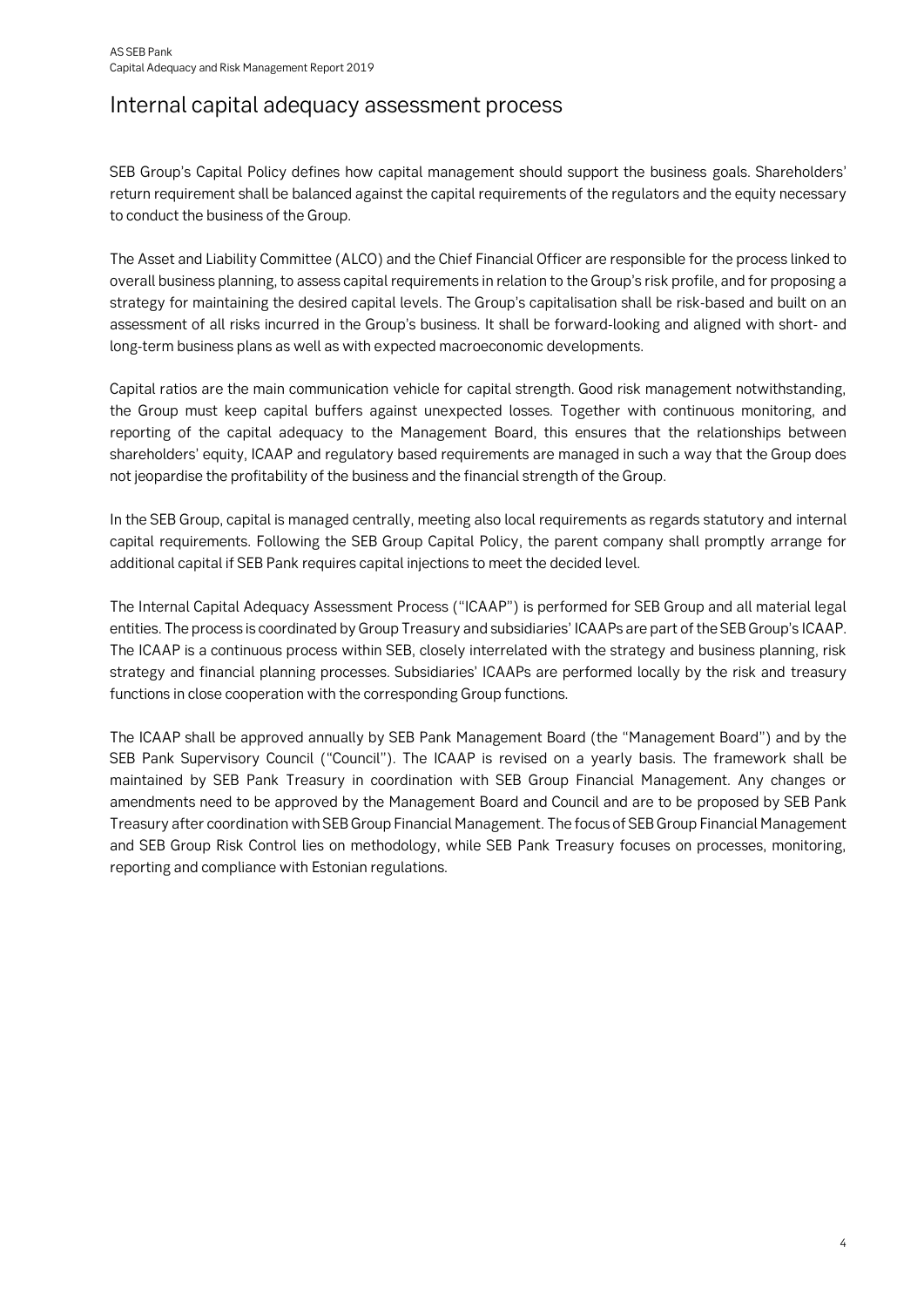# <span id="page-4-0"></span>Own funds and capital requirements

<span id="page-4-1"></span>

|                                                                                                               | 31 Dec 2019        | Cross   |                                              |
|---------------------------------------------------------------------------------------------------------------|--------------------|---------|----------------------------------------------|
| EUR <sub>m</sub>                                                                                              | Financial<br>Group | Group   | reference to<br>the own<br>funds<br>template |
| Cash and balances with central bank                                                                           | 844                | 844     |                                              |
| Loans to credit institutions                                                                                  | 66                 | 66      |                                              |
| Loans to the public                                                                                           | 5707               | 5707    |                                              |
| Debt securities                                                                                               | 159                | 159     |                                              |
| Derivatives                                                                                                   | 6                  | 6       |                                              |
| Equity instruments                                                                                            | 13                 | 13      |                                              |
| Investments in associates                                                                                     | 1                  | 1       |                                              |
| Intangible assets                                                                                             | 5                  | 5       | a                                            |
| Property, plant and equipment                                                                                 | 11                 | 11      |                                              |
| Right of use assets                                                                                           | 20                 | 20      |                                              |
| Other financial assets                                                                                        | 11                 | 11      |                                              |
| Other non-financial assets                                                                                    | 19                 | 19      |                                              |
| <b>TOTAL ASSETS</b>                                                                                           | 6864               | 6864    |                                              |
|                                                                                                               |                    |         |                                              |
| Deposits from central banks and credit institutions                                                           | 1212               | 1 2 1 2 |                                              |
| Deposits and borrowings from the public                                                                       | 4446               | 4446    |                                              |
| Derivatives                                                                                                   | 8                  | 8       |                                              |
| of which gains or losses on liabilities valued at fair value resulting from<br>changes in own credit standing | $\overline{0}$     | 0       |                                              |
| Current income tax liabilities                                                                                | 7                  | 7       |                                              |
| Provisions                                                                                                    | 3                  | 3       |                                              |
| Other financial liabilities                                                                                   | 104                | 104     |                                              |
| Other non-financial liabilities                                                                               | 14                 | 14      |                                              |
| <b>Total Liabilities</b>                                                                                      | 5794               | 5794    |                                              |
| Share capital                                                                                                 | 43                 | 43      | b                                            |
| Share premium                                                                                                 | 86                 | 86      | C                                            |
| Other reserves                                                                                                | 19                 | 19      |                                              |
| of which funds for general banking risk                                                                       | 19                 | 19      | d                                            |
| of which accumulated other comprehensive income                                                               | 0                  | 0       | e                                            |
| Retained earnings                                                                                             | 921                | 921     | $\mathsf{f}$                                 |
| Total shareholders' equity                                                                                    | 1070               | 1070    |                                              |
| TOTAL LIABILITIES AND EQUITY                                                                                  | 6864               | 6864    |                                              |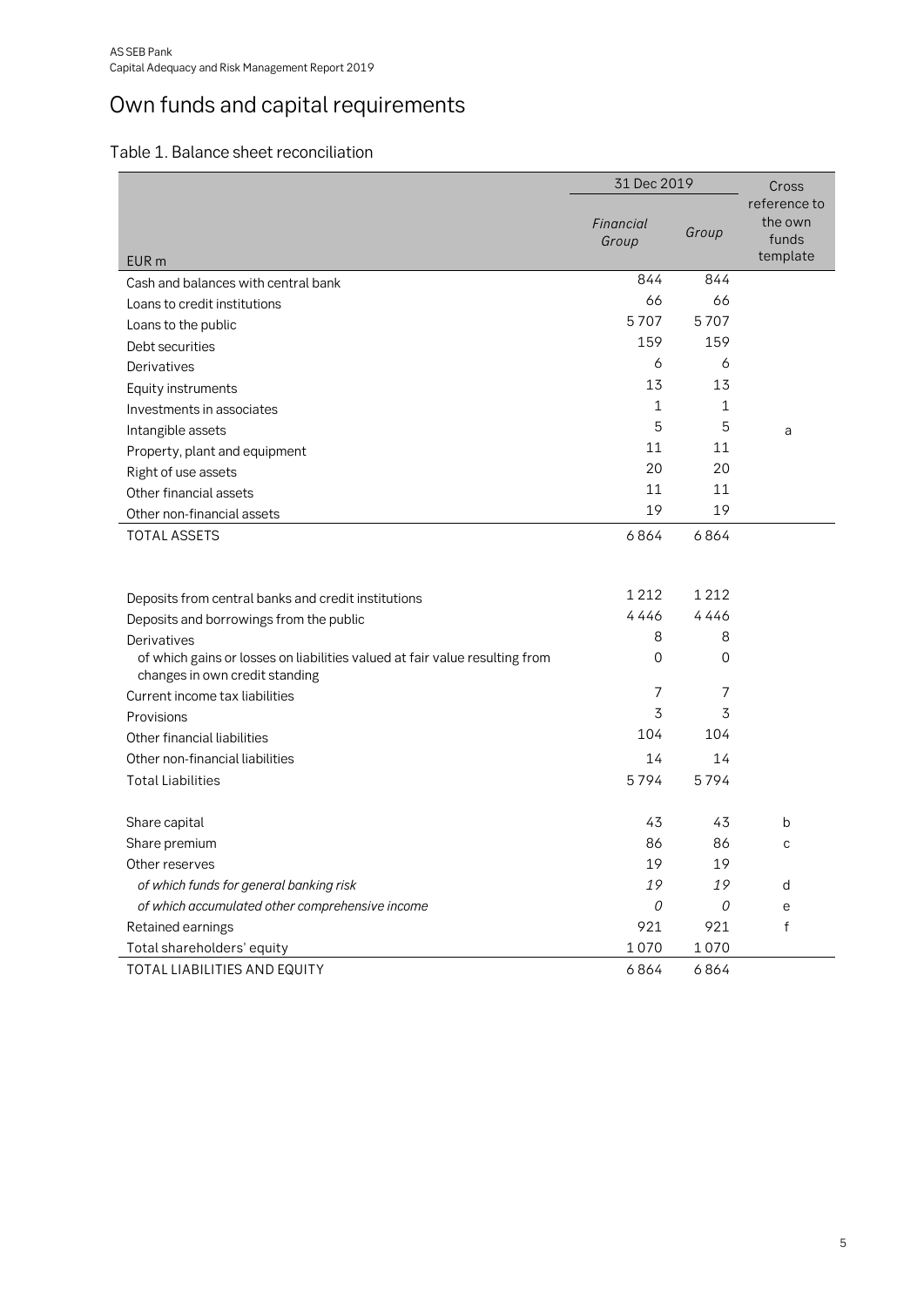## <span id="page-5-0"></span>Table 2. Overview of own funds and capital adequacy

|                                                                                                     | w/o dividends |             |             |
|-----------------------------------------------------------------------------------------------------|---------------|-------------|-------------|
| EUR <sub>m</sub>                                                                                    | 31 Dec 2019   | 31 Dec 2019 | 30 Sep 2019 |
|                                                                                                     |               |             |             |
| Own funds                                                                                           |               |             |             |
| Common Equity Tier 1 capital                                                                        | 1057          | 957         | 955         |
| Tier 1 capital                                                                                      | 1057          | 957         | 955         |
| Total own funds                                                                                     | 1057          | 957         | 955         |
| Own funds requirement                                                                               |               |             |             |
| Risk exposure amount                                                                                | 2981          | 2981        | 3007        |
| Expressed as own funds requirement                                                                  | 238           | 238         | 241         |
| Common Equity Tier 1 capital ratio                                                                  | 35,4%         | 32,1%       | 31,7%       |
| Tier 1 capital ratio                                                                                | 35,4%         | 32,1%       | 31,7%       |
| Total capital ratio                                                                                 | 35,4%         | 32,1%       | 31,7%       |
| Own funds in relation to own funds requirement                                                      | 4,43          | 4,01        | 3,97        |
| Regulatory Common Equity Tier 1 capital requirement<br>including buffer requirement (Pillar 1 only) | 10,0%         | 10,0%       | 10,0%       |
| of which capital conservation buffer requirement                                                    | 2,5%          | 2,5%        | 2,5%        |
| of which systemic risk buffer requirement                                                           | 1,0%          | 1,0%        | 1,0%        |
| of which countercyclical capital buffer requirement                                                 | 0,0%          | 0,0%        | 0,0%        |
| of which other systemically important institution buffer                                            | 2,0%          | 2,0%        | 2,0%        |
| Common Equity Tier 1 capital available to meet buffer <sup>1)</sup>                                 | 30,9%         | 27,6%       | 27,3%       |
| Leverage ratio                                                                                      |               |             |             |
| Exposure measure for leverage ratio calculation                                                     | 7344          | 7344        | 7133        |
| of which on balance sheet items                                                                     | 6850          | 6850        | 6625        |
| of which off balance sheet items                                                                    | 494           | 494         | 508         |
| Leverage ratio                                                                                      | 14,4%         | 13,0%       | 13,4%       |

**1) CET1 ratio less minimum capital requirement of 4.5% excluding buffers.**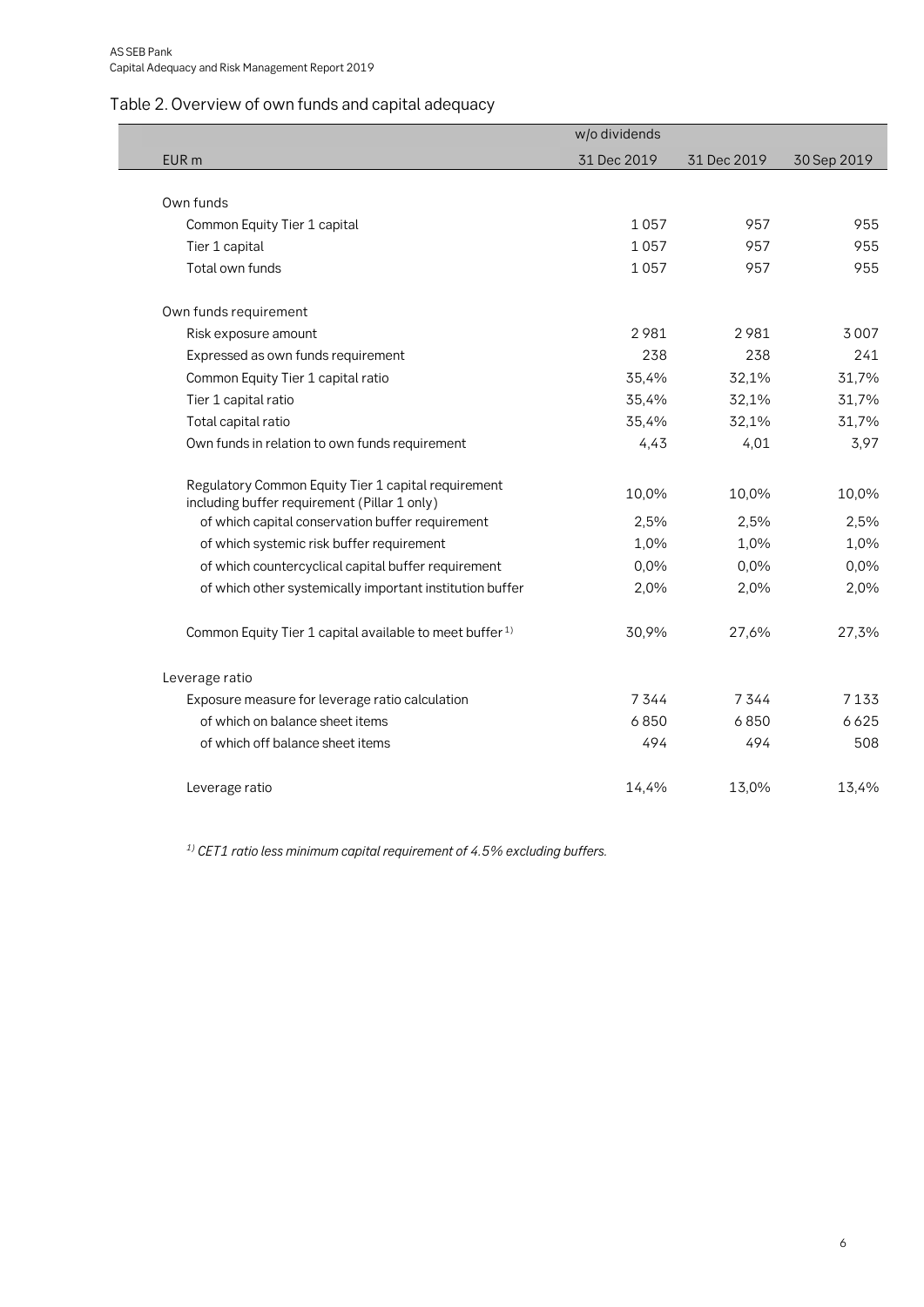## <span id="page-6-0"></span>Table 3. EU OV1 - Overview of risk exposure amounts

| Breakdown by Risk Type                                                      | Risk Exposure Amount | Minimum own<br>funds<br>requirements |                |
|-----------------------------------------------------------------------------|----------------------|--------------------------------------|----------------|
| EUR <sub>m</sub>                                                            | 31 Dec 2019          | 30 Sep 2019                          | 31 Dec 2019    |
| Credit risk (excluding counterparty credit risk) (CCR)                      | 2693                 | 2725                                 | 215            |
| of which standardised approach (SA)                                         | 406                  | 392                                  | 32             |
| of which foundation internal rating-based (F-IRB) approach                  | 1958                 | 2000                                 | 157            |
| of which advanced internal rating-based (A-IRB) approach                    | 330                  | 333                                  | 26             |
| Counterparty credit risk                                                    | 0                    | 0                                    | $\Omega$       |
| of which CVA                                                                | 0                    | 0                                    | $\Omega$       |
| Settlement risk                                                             |                      |                                      |                |
| Securitisation exposures in banking book                                    |                      |                                      |                |
| Market risk                                                                 | 22                   | 28                                   | 2              |
| of which standardised approach                                              | 22                   | 28                                   | $\overline{2}$ |
| Large exposures                                                             | 0                    | 0                                    | $\Omega$       |
| Operational risk                                                            | 127                  | 124                                  | 10             |
| of which advanced measurement approach                                      | 127                  | 124                                  | 10             |
| Amounts below the thresholds for deduction (subject to 250%<br>risk weight) |                      |                                      |                |
| Floor adjustment                                                            |                      |                                      |                |
| Additional risk exposure amount due to Article 458 CRR                      | 139                  | 131                                  | 11             |
| Total                                                                       | 2981                 | 3007                                 | 238            |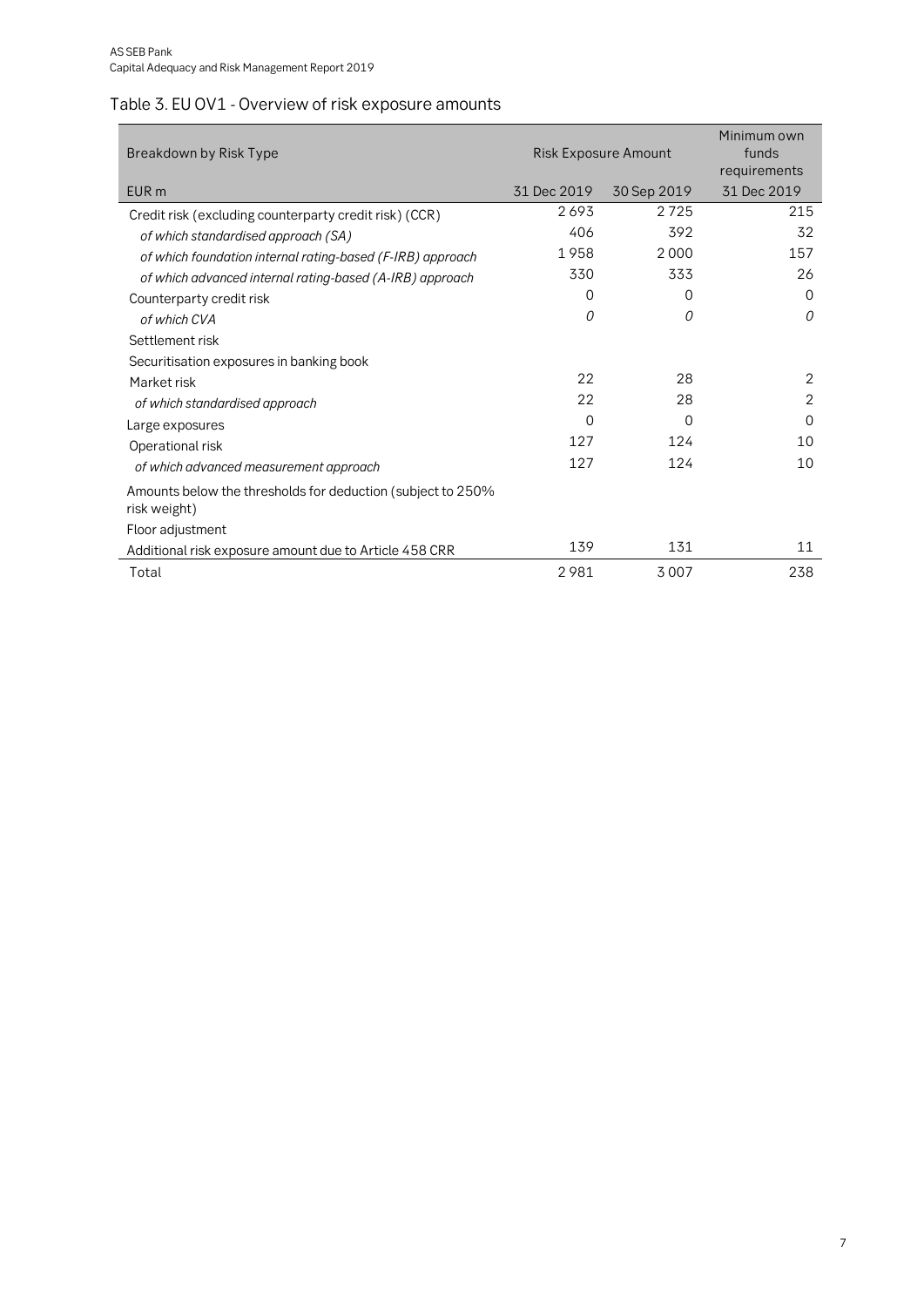## <span id="page-7-0"></span>Table 4. Own funds

## **Disclosure according to Article 4 in EU Regulation No 1423/2013**

| EUR <sub>m</sub> |                                                                                                                                        | w/o dividends<br>31 Dec 2019 | 31 Dec 2019 | 30 Jun 2019 | <b>BS Cross</b><br>reference |
|------------------|----------------------------------------------------------------------------------------------------------------------------------------|------------------------------|-------------|-------------|------------------------------|
|                  | Common Equity Tier 1 (CET1) capital: instruments and reserves                                                                          |                              |             |             |                              |
| 1                | Capital instruments and the related share premium accounts                                                                             | 129                          | 129         | 129         |                              |
|                  | of which: share capital                                                                                                                | 43                           | 43          | 43          | b                            |
|                  |                                                                                                                                        |                              |             |             |                              |
|                  | of which: share premium                                                                                                                | 86                           | 86          | 86          | C                            |
| 2                | Retained earnings                                                                                                                      | 921                          | 821         | 820         | f                            |
| 3                | Accumulated other comprehensive income (and other reserves)                                                                            | 0                            | 0           | 0           | e                            |
| 3a               | Funds for general banking risk                                                                                                         | 19                           | 19          | 19          | d                            |
| 4                | Amount of qualifying items referred to in Article 484 (3) and the<br>related share premium accounts subject to phase out from CET1     |                              |             |             |                              |
| 5                | Minority Interests (amount allowed in consolidated CET1)                                                                               |                              |             |             |                              |
|                  | Independently reviewed interim profits net of any foreseeable                                                                          |                              |             |             |                              |
| 5a               | charge or dividend                                                                                                                     |                              |             |             |                              |
|                  | Common Equity Tier 1 (CET1) capital before regulatory                                                                                  |                              |             |             |                              |
| 6                | adjustments                                                                                                                            | 1070                         | 970         | 968         |                              |
|                  | Common Equity Tier 1 (CET1) capital: regulatory adjustments                                                                            |                              |             |             |                              |
| 7                | Additional value adjustments (negative amount)                                                                                         | -1                           | -1          | -1          |                              |
| 8                | Intangible assets (net of related tax liability) (negative amount)                                                                     | $-5$                         | $-5$        | $-5$        | a                            |
| 9                | Empty Set in the EU                                                                                                                    |                              |             |             |                              |
|                  | Deferred tax assets that rely on future profitability excluding those                                                                  |                              |             |             |                              |
|                  | arising from temporary differences (net of related tax liability                                                                       |                              |             |             |                              |
| 10               | where the conditions in Article 38 (3) are met) (negative amount)                                                                      |                              |             |             |                              |
| 11               | Fair value reserves related to gains or losses on cash flow hedges<br>Negative amounts resulting from the calculation of expected loss |                              |             |             |                              |
| 12               | amounts                                                                                                                                | $-7$                         | $-7$        | $-9$        |                              |
|                  | Any increase in equity that results from securitised assets (negative                                                                  |                              |             |             |                              |
| 13               | amount)                                                                                                                                |                              |             |             |                              |
|                  | Gains or losses on liabilities valued at fair value resulting from                                                                     |                              |             |             |                              |
| 14               | changes in own credit standing                                                                                                         |                              |             |             |                              |
| 15               | Defined-benefit pension fund assets (negative amount)<br>Direct and indirect holdings by an institution of own CET1                    |                              |             |             |                              |
| 16               | instruments (negative amount)<br>Direct, indirect and synthetic holdings of the CET1 instruments of                                    |                              |             |             |                              |
|                  | financial sector entities where those entities have reciprocal cross                                                                   |                              |             |             |                              |
|                  | holdings with the institution designed to inflate artificially the own                                                                 |                              |             |             |                              |
| 17               | funds of the institution (negative amount)                                                                                             |                              |             |             |                              |
|                  | Direct, indirect and synthetic holdings by the institution of the CET1                                                                 |                              |             |             |                              |
|                  | instruments of financial sector entities where the institution does                                                                    |                              |             |             |                              |
|                  | not have a significant investment in those entities (amount above                                                                      |                              |             |             |                              |
|                  | the 10% threshold and net of eligible short positions) (negative                                                                       |                              |             |             |                              |
| 18               | amount)                                                                                                                                |                              |             |             |                              |
|                  | Direct, indirect and synthetic holdings by the institution of the CET1                                                                 |                              |             |             |                              |
|                  | instruments of financial sector entities where the institution has a<br>significant investment in those entities (amount above 10%     |                              |             |             |                              |
| 19               | threshold and net of eligible short positions) (negative amount)                                                                       |                              |             |             |                              |
| 20               | Empty Set in the EU                                                                                                                    |                              |             |             |                              |
|                  | Exposure amount of the following items which qualify for a RW of                                                                       |                              |             |             |                              |
|                  | 20a 1250%, where the institution opts for the deduction alternative                                                                    |                              |             |             |                              |
|                  | of which qualifying holdings outside the financial sector (negative                                                                    |                              |             |             |                              |
|                  | 20b amount)                                                                                                                            |                              |             |             |                              |
| 20c              | of which: securitisation positions (negative amount)                                                                                   |                              |             |             |                              |
| 20d              | of which: free deliveries (negative amount)                                                                                            |                              |             |             |                              |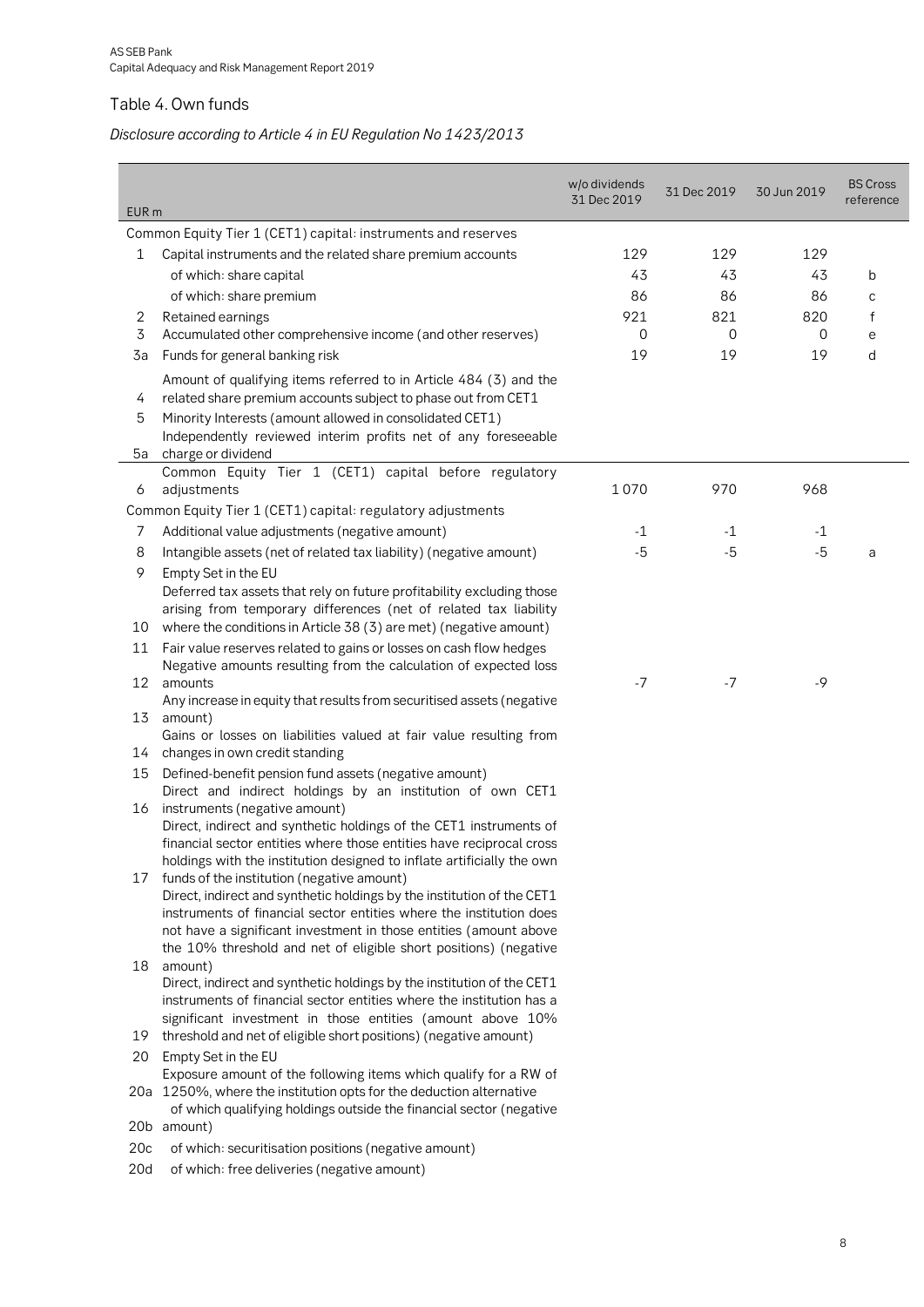| EUR <sub>m</sub> |                                                                                                                                                                                                 | w/o dividends<br>31 Dec 2019 | 31 Dec 2019 | 30 Jun 2019      | <b>BS Cross</b><br>reference |
|------------------|-------------------------------------------------------------------------------------------------------------------------------------------------------------------------------------------------|------------------------------|-------------|------------------|------------------------------|
|                  |                                                                                                                                                                                                 |                              |             |                  |                              |
| 21               | Deferred tax assets arising from temporary differences (amount<br>above 10% threshold, net of related tax liability where the<br>conditions in Article 38 (3) are met) (negative amount)        |                              |             |                  |                              |
| 22               | Amount exceeding the 15% threshold (negative amount)<br>of which: direct and indirect holdings by the institution of the<br>CET1 instruments of financial sector entities where the institution |                              |             |                  |                              |
| 23               | has a significant investment in those entities                                                                                                                                                  |                              |             |                  |                              |
| 24               | Empty Set in the EU                                                                                                                                                                             |                              |             |                  |                              |
| 25               | of which: deferred tax assets arising from temporary differences                                                                                                                                |                              |             |                  |                              |
| 25a              | Losses for the current financial year (negative amount)                                                                                                                                         |                              |             |                  |                              |
|                  | 25b Foreseeable tax charges relating to CET1 items (negative amount)<br>Qualifying AT1 deductions that exceed the AT1 capital of the                                                            |                              |             |                  |                              |
| 27               | institution (negative amount)                                                                                                                                                                   |                              |             |                  |                              |
| 28               | Total regulatory adjustments to Common equity Tier 1 (CET1)                                                                                                                                     | $-13$                        | $-13$       | $-13$            |                              |
| 29               | Common Equity Tier 1 (CET1) capital                                                                                                                                                             | 1057                         | 957         | 954              |                              |
|                  | Additional Tier 1 (AT1) capital: instruments                                                                                                                                                    |                              |             |                  |                              |
| 30               | Capital instruments and the related share premium accounts                                                                                                                                      |                              |             |                  |                              |
|                  | of which: classified as equity under applicable accounting<br>31 standards                                                                                                                      |                              |             |                  |                              |
|                  | of which: classified as liabilities under applicable accounting                                                                                                                                 |                              |             |                  |                              |
|                  | 32 standards                                                                                                                                                                                    |                              |             |                  |                              |
|                  | Amount of qualifying items referred to in Article 484 (4) and the                                                                                                                               |                              |             |                  |                              |
| 33               | related share premium accounts subject to phase out from AT1<br>Qualifying Tier 1 capital included in consolidated AT1 capital                                                                  |                              |             |                  |                              |
|                  | (including minority interests not included in row 5) issued by                                                                                                                                  |                              |             |                  |                              |
| 34               | subsidiaries and held by third parties                                                                                                                                                          |                              |             |                  |                              |
| 35               | of which: instruments issued by subsidiaries subject to phase out                                                                                                                               |                              |             |                  |                              |
| 36               | Additional Tier 1 (AT1) capital before regulatory adjustments                                                                                                                                   | 0                            | 0           | $\boldsymbol{0}$ |                              |
|                  | Additional Tier 1 (AT1) capital: regulatory adjustments                                                                                                                                         |                              |             |                  |                              |
|                  | Direct and indirect holdings by an institution of own AT1                                                                                                                                       |                              |             |                  |                              |
| 37               | Instruments (negative amount)                                                                                                                                                                   |                              |             |                  |                              |
|                  | Direct, indirect and synthetic holdings of the AT1 instruments of                                                                                                                               |                              |             |                  |                              |
|                  | financial sector entities where those entities have reciprocal cross                                                                                                                            |                              |             |                  |                              |
| 38               | holdings with the institution designed to inflate artificially the own<br>funds of the institution (negative amount)                                                                            |                              |             |                  |                              |
|                  | Direct and indirect and synthetic holdings of the AT1 instruments                                                                                                                               |                              |             |                  |                              |
|                  | of financial sector entities where the institution does not have a                                                                                                                              |                              |             |                  |                              |
|                  | significant investment in those entities (amount above the 10%                                                                                                                                  |                              |             |                  |                              |
| 39               | threshold and net of eligible short positions) (negative amount)                                                                                                                                |                              |             |                  |                              |
|                  | Direct and indirect and synthetic holdings by the institution of the                                                                                                                            |                              |             |                  |                              |
|                  | AT1 instruments of financial sector entities where the institution                                                                                                                              |                              |             |                  |                              |
| 40               | has a significant investment in those entities (net of eligible short<br>positions) (negative amount)                                                                                           |                              |             |                  |                              |
| 41               | Empty set in the EU)                                                                                                                                                                            |                              |             |                  |                              |
|                  | Qualifying T2 deductions that exceed the T2 capital of the                                                                                                                                      |                              |             |                  |                              |
| 42               | institution (negative amount)                                                                                                                                                                   |                              |             |                  |                              |
| 43               | Total regulatory adjustments to Additional Tier 1 (AT1) capital                                                                                                                                 | 0                            | 0           | 0                |                              |
| 44               | Additional Tier 1 (AT1) capital                                                                                                                                                                 | 0                            | 0           | $\mathbf 0$      |                              |
| 45               | Tier 1 capital ( $T1 = CET1 + AT1$ )                                                                                                                                                            | 1057                         | 957         | 959              |                              |
|                  | Tier 2 (T2) capital: instruments and provisions                                                                                                                                                 |                              |             |                  |                              |
| 46               | Capital instruments and the related share premium accounts                                                                                                                                      |                              |             |                  |                              |
|                  | Amount of qualifying items referred to in Article 484 (5) and the                                                                                                                               |                              |             |                  |                              |

47 related share premium accounts subject to phase out from T2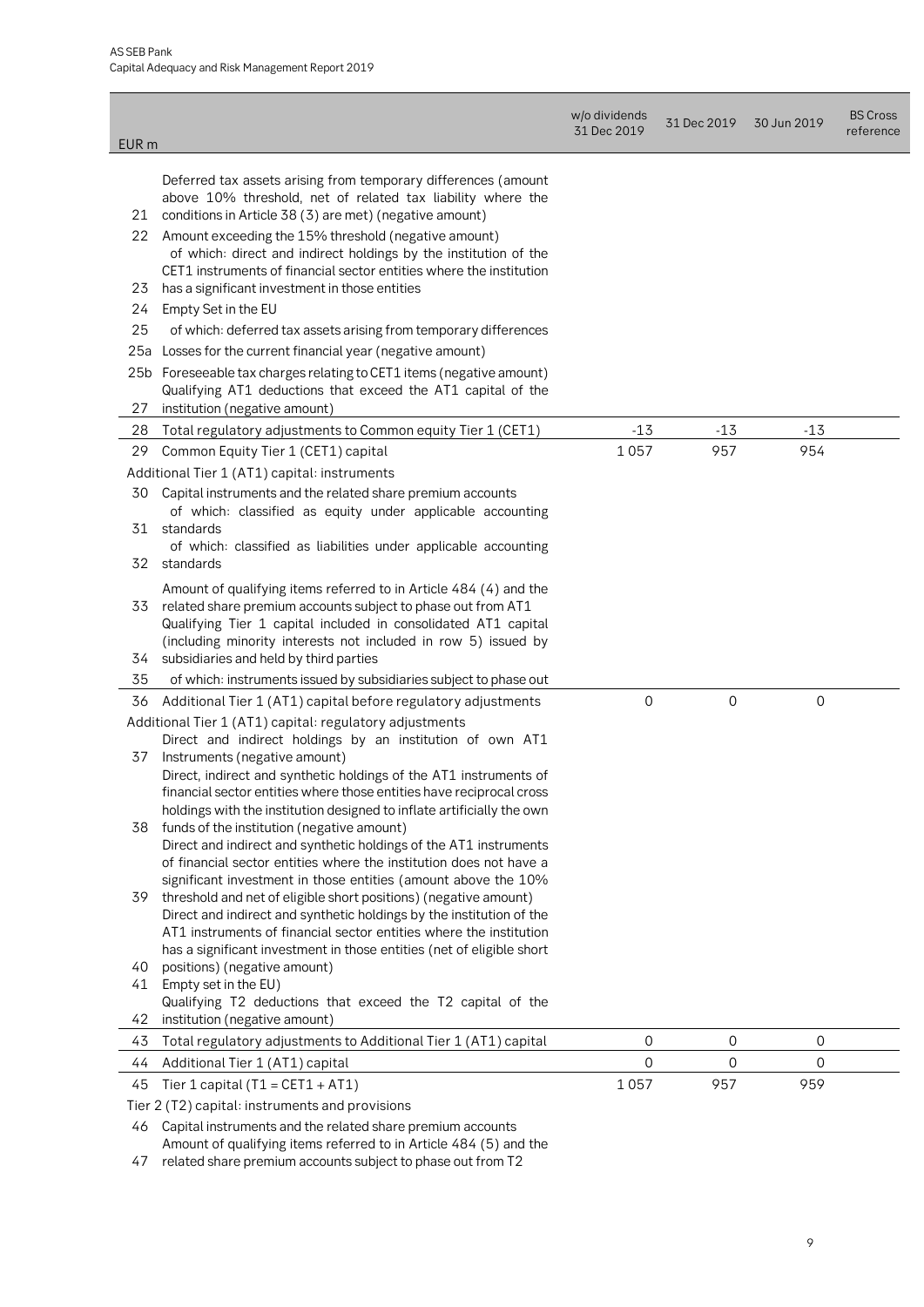|                  |                                                                                                                                                                                                                                                                                                                                         | w/o dividends<br>31 Dec 2019 | 31 Dec 2019 | 30 Jun 2019 | <b>BS Cross</b><br>reference |
|------------------|-----------------------------------------------------------------------------------------------------------------------------------------------------------------------------------------------------------------------------------------------------------------------------------------------------------------------------------------|------------------------------|-------------|-------------|------------------------------|
| EUR <sub>m</sub> |                                                                                                                                                                                                                                                                                                                                         |                              |             |             |                              |
| 48               | Qualifying own funds instruments included in consolidated T2<br>capital (including minority interests and AT1 instruments not<br>included in rows 5 or 34) issued by subsidiaries and held by third<br>parties                                                                                                                          |                              |             |             |                              |
| 49               | of which: instruments issued by subsidiaries subject to phase out                                                                                                                                                                                                                                                                       |                              |             |             |                              |
| 50               | Credit risk adjustments                                                                                                                                                                                                                                                                                                                 |                              |             |             |                              |
| 51               | Tier 2 (T2) capital before regulatory adjustments                                                                                                                                                                                                                                                                                       | $\overline{0}$               | $\mathbf 0$ | 0           |                              |
|                  | Tier 2 (T2) capital: regulatory adjustments                                                                                                                                                                                                                                                                                             |                              |             |             |                              |
| 52               | Direct and indirect holdings by an institution of own T2 instruments<br>and subordinated loans (negative amount)<br>Holdings of the T2 instruments and subordinated loans of financial<br>sector entities where those entities have reciprocal cross holdings<br>with the institution designed to inflate artificially the own funds of |                              |             |             |                              |
| 53               | the institution (negative amount)<br>Direct and indirect holdings of the T2 instruments and<br>subordinated loans of financial sector entities where the institution<br>does not have a significant investment in those entities (amount<br>above 10% threshold and net of eligible short positions) (negative                          |                              |             |             |                              |
| 54               | amount)<br>Direct and indirect holdings by the institution of the T2 instruments<br>and subordinated loans of financial sector entities where the<br>institution has a significant investment in those entities (net of                                                                                                                 |                              |             |             |                              |
| 55               | eligible short positions) (negative amount)                                                                                                                                                                                                                                                                                             |                              |             |             |                              |
| 56               | Empty set in EU                                                                                                                                                                                                                                                                                                                         |                              |             |             |                              |
| 57               | Total regulatory adjustments to Tier 2 (T2) capital                                                                                                                                                                                                                                                                                     | $\mathbf 0$                  | 0           | 0           |                              |
| 58               | Tier 2 (T2) capital                                                                                                                                                                                                                                                                                                                     | $\overline{0}$               | 0           | $\mathbf 0$ |                              |
| 59               | Total capital $(TC = T1 + T2)$                                                                                                                                                                                                                                                                                                          | 1057                         | 957         | 956         |                              |
| 60               | Total risk weighted assets                                                                                                                                                                                                                                                                                                              | 2981                         | 2981        | 2754        |                              |
|                  | Capital ratios and buffers                                                                                                                                                                                                                                                                                                              |                              |             |             |                              |
| 61               | Common Equity Tier 1 (as a percentage of risk exposure amount)                                                                                                                                                                                                                                                                          | 35,4%                        | 32,1%       | 34,6%       |                              |
| 62               | Tier 1 (as a percentage of risk exposure amount)                                                                                                                                                                                                                                                                                        | 35,4%                        | 32,1%       | 34,6%       |                              |
| 63               | Total capital (as a percentage of risk exposure amount)<br>Institution specific buffer requirement (CET1 requirement in<br>accordance with article 92 (1) (a) plus capital conservation and<br>countercyclical buffer requirements, plus systemic risk buffer,<br>plus the systemically important institution buffer, expressed as a    | 35,4%                        | 32,1%       | 34,6%       |                              |
| 64               | percentage of risk exposure amount)                                                                                                                                                                                                                                                                                                     | 10,0%                        | 10,0%       | 10,0%       |                              |
| 65               | of which: capital conservation buffer requirements                                                                                                                                                                                                                                                                                      | 2,5%                         | 2,5%        | 2,5%        |                              |
| 66               | of which: countercyclical buffer requirements                                                                                                                                                                                                                                                                                           | 0,0%                         | 0,0%        | 0,0%        |                              |
| 67               | of which: systemic risk buffer requirements                                                                                                                                                                                                                                                                                             | 1,0%                         | 1,0%        | 1,0%        |                              |
|                  | of which: Global Systemically Important Institutions (G-SII) or<br>67a Other Systemically Important Institutions (O-SII) buffer<br>Common Equity Tier 1 available to meet buffers (as a percentage                                                                                                                                      | 2,0%                         | 2,0%        | 2,0%        |                              |
| 68               | of risk exposure amount)                                                                                                                                                                                                                                                                                                                | 30,9%                        | 27,6%       | 20,1%       |                              |
| 69               | (Non relevant in EU regulation)                                                                                                                                                                                                                                                                                                         |                              |             |             |                              |
| 70               | (Non relevant in EU regulation)                                                                                                                                                                                                                                                                                                         |                              |             |             |                              |
| 71               | (Non relevant in EU regulation)                                                                                                                                                                                                                                                                                                         |                              |             |             |                              |
|                  | Amounts below the thresholds for deduction (before risk weighting)<br>Direct and indirect holdings of the capital of financial sector<br>entities where the institution does not have a significant<br>investment in those entities (amount below 10% threshold and                                                                     |                              |             |             |                              |
|                  | 72 net of eligible short positions)                                                                                                                                                                                                                                                                                                     | 8                            | 8           | 7           |                              |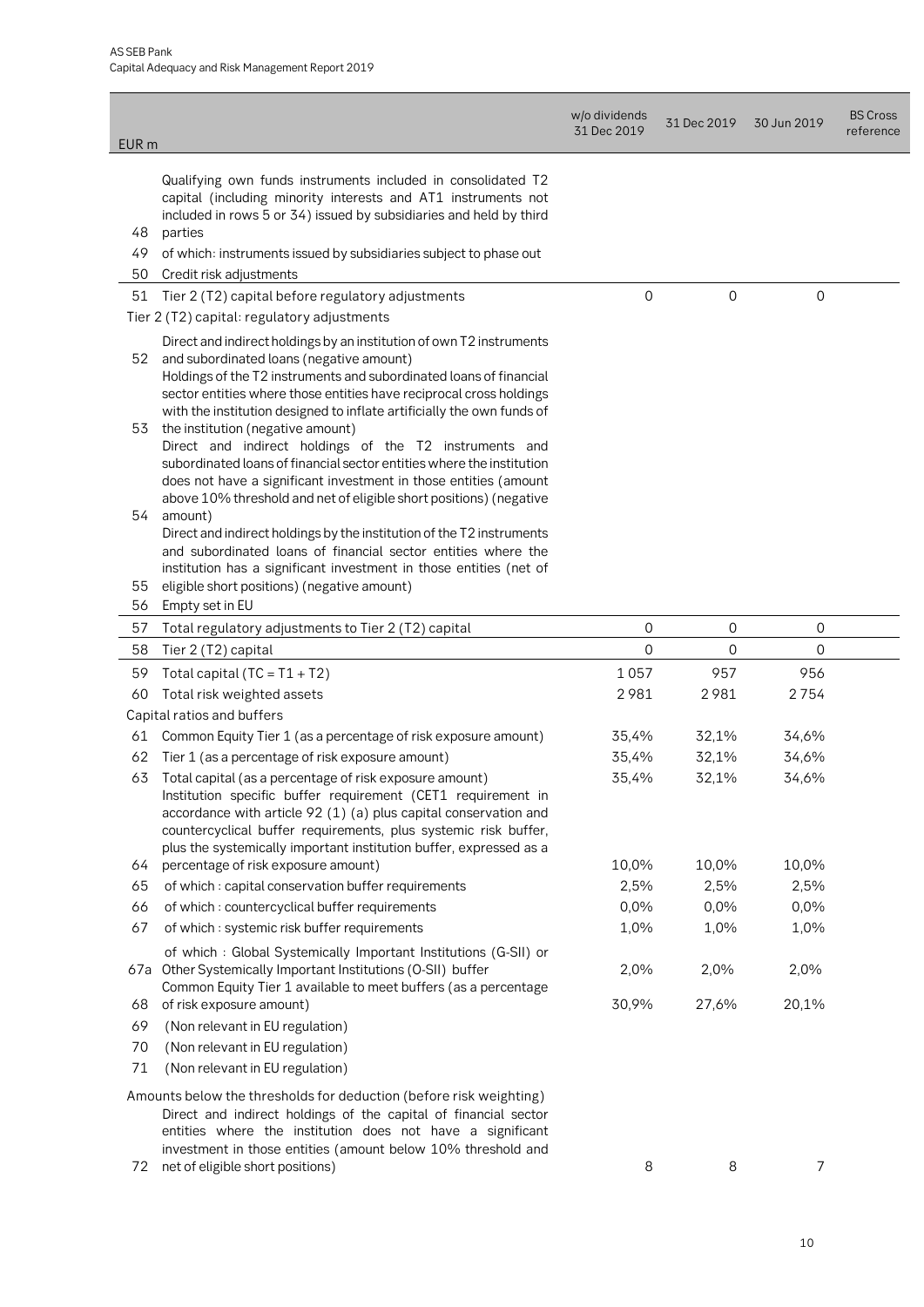|                  |                                                                                                                                                                                                    | w/o dividends<br>31 Dec 2019 | 31 Dec 2019 | 30 Jun 2019 | <b>BS Cross</b><br>reference |
|------------------|----------------------------------------------------------------------------------------------------------------------------------------------------------------------------------------------------|------------------------------|-------------|-------------|------------------------------|
| EUR <sub>m</sub> |                                                                                                                                                                                                    |                              |             |             |                              |
|                  |                                                                                                                                                                                                    |                              |             |             |                              |
|                  | Direct and indirect holdings by the institution of the CET 1<br>instruments of financial sector entities where the institution has a<br>significant investment in those entities (amount below 10% |                              |             |             |                              |
| 73               | threshold and net of eligible short positions)                                                                                                                                                     |                              |             |             |                              |
| 74               | Empty Set in the EU<br>Deferred tax assets arising from temporary differences (amount<br>below 10% threshold, net of related tax liability where the                                               |                              |             |             |                              |
| 75               | conditions in Article 38 (3) are met)                                                                                                                                                              |                              |             |             |                              |
|                  | Applicable caps on the inclusion of provisions in Tier 2<br>Credit risk adjustments included in T2 in respect of exposures<br>subject to standardized approach (prior to the application of the    |                              |             |             |                              |
| 76               | cap)                                                                                                                                                                                               |                              |             |             |                              |
| 77               | Cap on inclusion of credit risk adjustments in T2 under<br>standardised approach                                                                                                                   | 5                            | 5           | 5           |                              |
| 78               | Credit risk adjustments included in T2 in respect of exposures<br>subject to internal ratings-based approach (prior to the application<br>of the cap)                                              |                              |             |             |                              |
|                  | Cap for inclusion of credit risk adjustments in T2 under internal                                                                                                                                  |                              |             |             |                              |
| 79               | ratings-based approach                                                                                                                                                                             | 13                           | 13          | 12          |                              |
|                  | Capital instruments subject to phase-out arrangements                                                                                                                                              |                              |             |             |                              |
|                  | (only applicable between 1 Jan 2013 and 1 Jan 2022)<br>Current cap on CET1 instruments subject to phase out                                                                                        |                              |             |             |                              |
| 80               | arrangements<br>Amount excluded from CET1 due to cap (excess over cap after                                                                                                                        |                              |             |             |                              |
| 81               | redemptions and maturities)                                                                                                                                                                        |                              |             |             |                              |
| 82               | Current cap on AT1 instruments subject to phase out<br>arrangements                                                                                                                                |                              |             |             |                              |
| 83               | Amount excluded from AT1 due to cap (excess over cap after<br>redemptions and maturities)                                                                                                          |                              |             |             |                              |
| 84.              | Current cap on T2 instruments subject to phase out arrangements<br>Amount excluded from T2 due to cap (excess over cap after                                                                       |                              |             |             |                              |
| 85               | redemptions and maturities)                                                                                                                                                                        |                              |             |             |                              |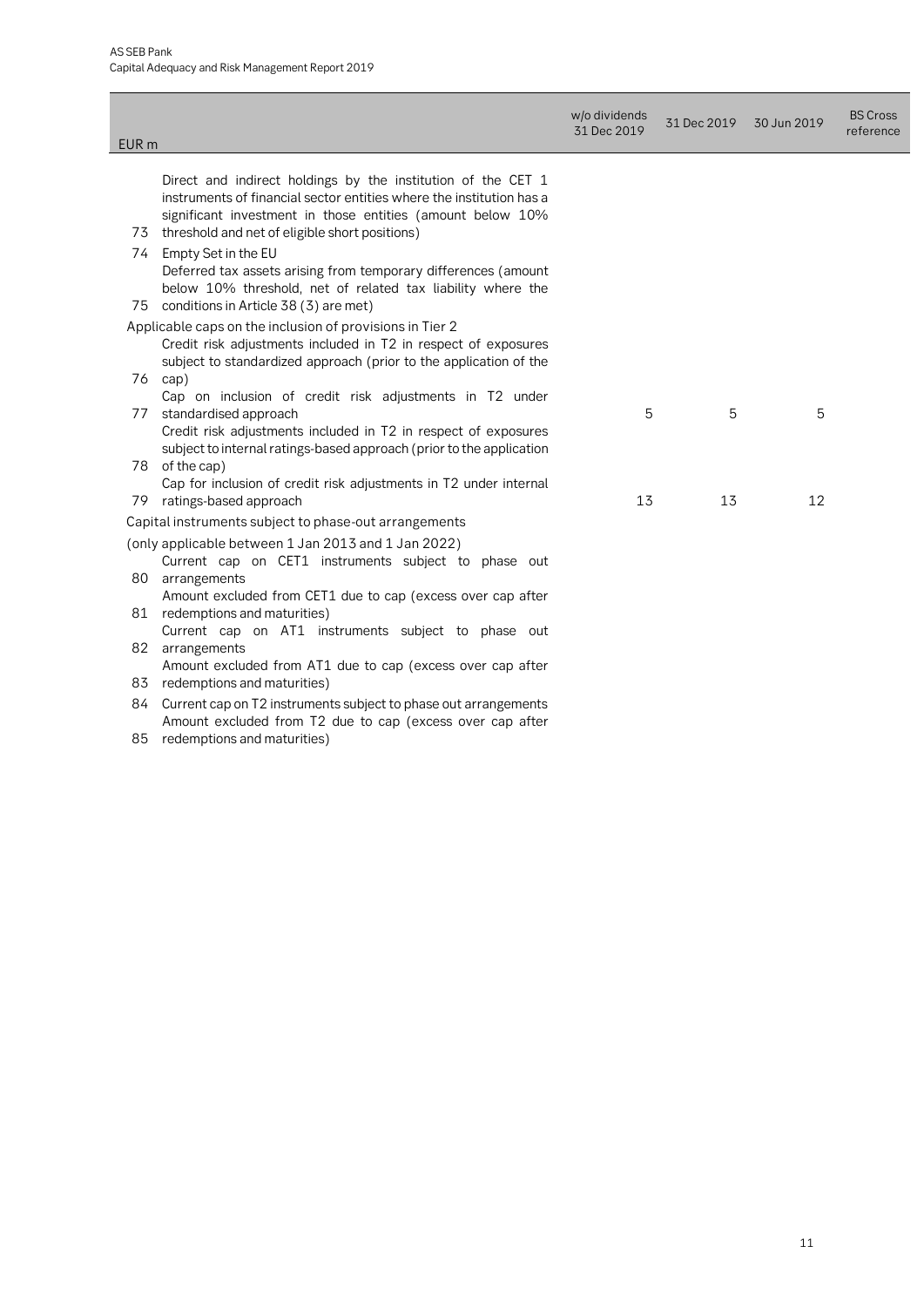## <span id="page-11-0"></span>Table 5. Capital instruments' main features

### **Disclosure according to Article 3 in EU Regulation No 1423/2013**

|                 | 31 Dec 2019                                                                                       |                       |
|-----------------|---------------------------------------------------------------------------------------------------|-----------------------|
|                 |                                                                                                   | AS SEB Pank           |
| 1               | <b>Issuer</b>                                                                                     | reg. No 10004252      |
| 2               | Unique identifier (eg CUSIP, ISIN or Bloomberg identifier for private placement                   | EE3100001793          |
| 3               | Governing law(s) of the instrument                                                                | Estonian Law          |
|                 | Regulatory treatment                                                                              |                       |
| 4               | <b>Transitional CRR rules</b>                                                                     | Common Equity Tier 1  |
| 5               | Post-transitional CRR rules                                                                       | Common Equity Tier 1  |
| 6               | Eligible at solo/(sub-)consolidated/solo & (sub-)consolidated                                     | Solo and consolidated |
| 7               | Instrument type (types to be specified by each jurisdiction)                                      | Ordinary shares       |
| 8               | Amount recognised in regulatory capital (currency in million, as of most recent reporting date)   | 43 EUR m              |
| 9               | Nominal amount of instrument                                                                      | 43 EUR m              |
| 9a              | Issue price                                                                                       | <b>EUR 0,64</b>       |
| 9b              | Redemption price                                                                                  | n/a                   |
| 10              | Accounting classification                                                                         | Share capital         |
| 11              | Original date of issuance                                                                         | 06.05.1994            |
| 12              | Perpetual or dated                                                                                | Perpetual             |
| 13              | Original maturity date                                                                            | Perpetual             |
| 14              | Issuer call subject to prior supervisory approval                                                 | N <sub>O</sub>        |
| 15              | Optional call date, contingent call dates, and redemption amount                                  | n/a                   |
| 16              | Subsequent call dates, if applicable                                                              | n/a                   |
|                 | Coupons / dividends                                                                               |                       |
| 17              | Fixed or floating dividend/coupon                                                                 | Floating              |
| 18              | Coupon rate and any related index                                                                 | n/a                   |
| 19              | Existence of a dividend stopper                                                                   | N <sub>O</sub>        |
| 20a             | Fully discretionary, partially discretionary or mandatory (in terms of timing                     | Fully discretionary   |
| 20 <sub>b</sub> | Fully discretionary, partially discretionary or mandatory (in terms of amount)                    | Fully discretionary   |
| 21              | Existence of step up or other incentive to redeem                                                 | N <sub>O</sub>        |
| 22              | Noncumulative or cumulative                                                                       | Noncumulative         |
| 23              | Convertible or non-convertible                                                                    | Non-convertible       |
| 24              | If convertible, conversion trigger (s)                                                            | n/a                   |
| 25              | If convertible, fully or partially                                                                | n/a                   |
| 26              | If convertible, conversion rate                                                                   | n/a                   |
| 27              | If convertible, mandatory or optional conversion                                                  | n/a                   |
| 28              | If convertible, specify instrument type convertible into                                          | n/a                   |
| 29              | If convertible, specify issuer of instrument it converts into                                     | n/a                   |
| 30              | Write-down features                                                                               | N <sub>O</sub>        |
| 31              | If write-down, write-down trigger (s)                                                             | n/a                   |
| 32              | If write-down, full or partial                                                                    | n/a                   |
| 33              | If write-down, permanent or temporary                                                             | n/a                   |
| 34              | If temporary write-down, description of write-up mechanism                                        | n/a                   |
|                 | Position in subordination hierarchy in liquidation (specify instrument type immediately senior to |                       |
| 35              | instrument)                                                                                       | n/a                   |
| 36              | Non-compliant transitioned features                                                               | N <sub>O</sub>        |
| 37              | If yes, specify non-compliant features                                                            | n/a                   |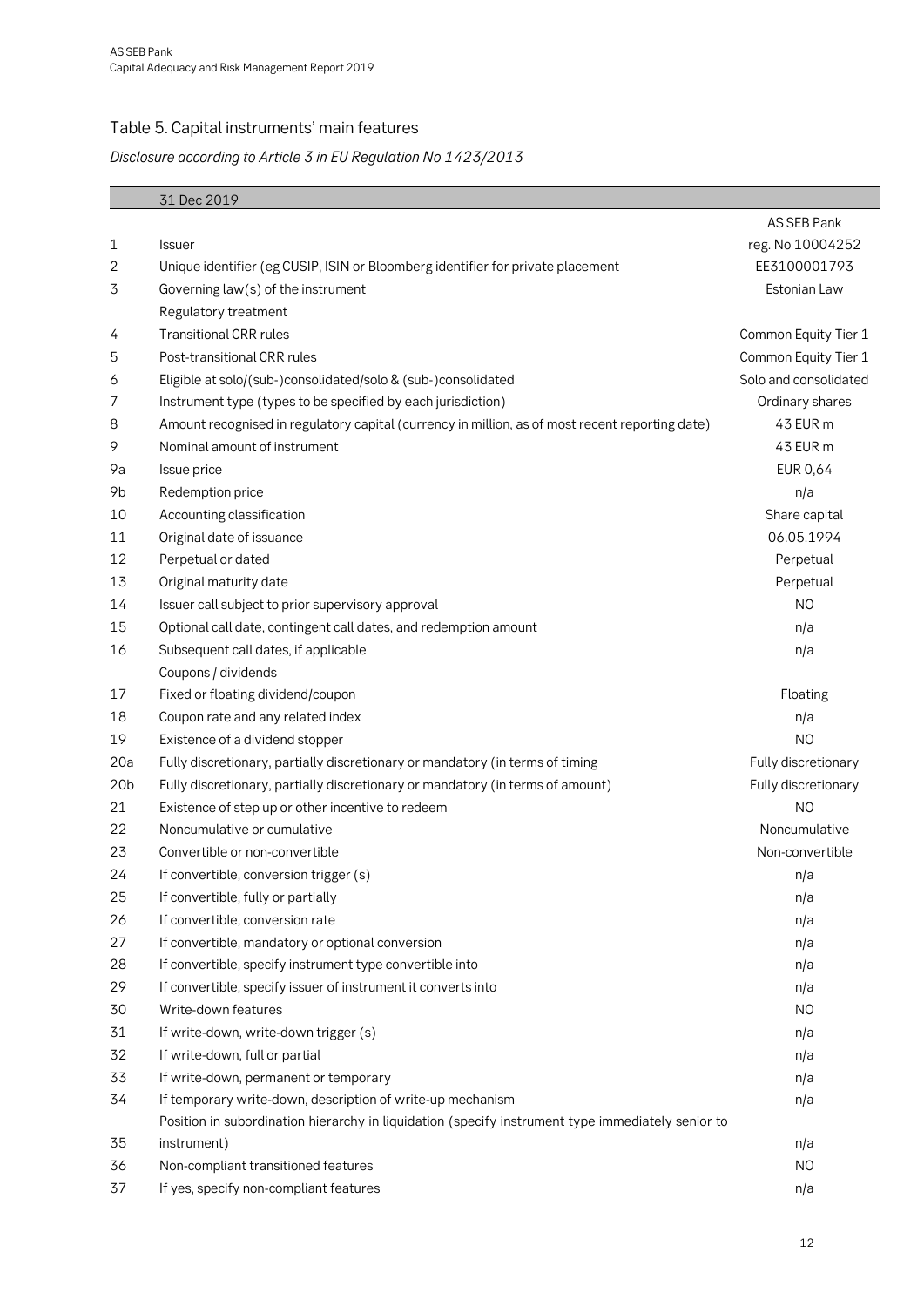#### Table 6. Geographical distribution of credit exposures relevant for the calculation of the countercyclical capital buffer

**Disclosure according to EU Regulation No 1555/2015**

|                      |          | General credit |             | Trading book |          | Securitisation |             | Own funds requirements |                |       |             |                 |
|----------------------|----------|----------------|-------------|--------------|----------|----------------|-------------|------------------------|----------------|-------|-------------|-----------------|
|                      |          | exposures      |             | exposures    |          | exposures      |             |                        |                |       |             |                 |
|                      |          |                | Sum of      | Value of     |          |                |             |                        |                |       |             |                 |
|                      |          |                | long and    | trading      |          |                |             |                        |                |       |             |                 |
|                      |          |                | short       | book         |          |                |             |                        |                |       |             |                 |
|                      |          |                | position    | exposure     |          |                | Of which:   | Of which:              |                |       |             |                 |
|                      |          |                | οf          | for          |          |                | General     | Trading                | Of which:      |       | Own funds   | Countercyclical |
| 31 Dec 2019.         | Exposure | Exposure       | trading     | internal     | Exposure | Exposure       | credit      | book                   | Securitisation |       | requirement | capital buffer  |
| EUR m                | value SA | value IRB      | book        | models       | value SA | value IRB      | exposures   | exposures              | exposures      | Total | weights     | rate            |
| Breakdown by country |          |                |             |              |          |                |             |                        |                |       |             |                 |
| Estonia              | 463      | 5474           | $\mathbf 0$ |              |          |                | 211         | 0                      |                | 211   | 98,3%       | 0,0%            |
| Sweden               |          | 3              |             |              |          |                | $\mathbf 0$ |                        |                | 0     | 0,0%        | 2,5%            |
| Norway               |          | 9              |             |              |          |                | $\mathbf 0$ |                        |                | 0     | 0,1%        | 2,5%            |
| Other                | 10       | 73             |             |              |          |                | 4           |                        |                | 4     | 1,6%        | 0,0%            |
| Total                | 474      | 5559           | $\Omega$    | $\Omega$     | $\Omega$ | $\mathbf 0$    | 215         | $\Omega$               | 0              | 215   | 100,0%      | 0,0%            |

#### <span id="page-12-0"></span>Table 7. Amount of institution-specific countercyclical capital buffer

**Disclosure according to EU Regulation No 1555/2015**

<span id="page-12-1"></span>

| 31 Dec 2019, EUR m                                      |         |
|---------------------------------------------------------|---------|
| Total risk exposure amount                              | 6033    |
| Institution specific countercyclical buffer rate        | $0.0\%$ |
| Institution specific countercyclical buffer requirement |         |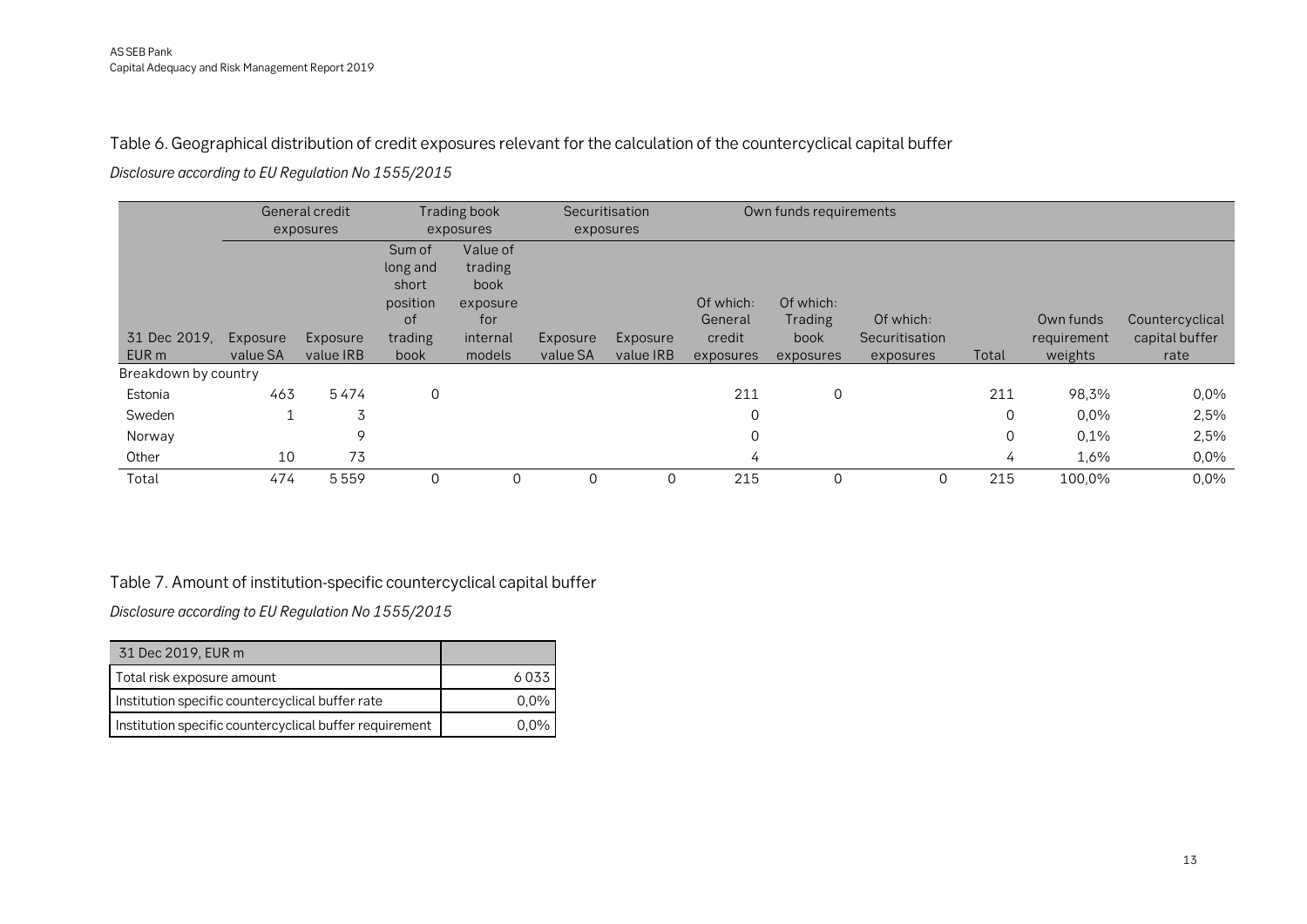## <span id="page-13-0"></span>Table 8. Leverage ratio

## **Disclosure according to EU Regulation 2016/200**

|            |                                                                                                                                                                                                                                                                                                                                                             | w/o dividends |                             |             |
|------------|-------------------------------------------------------------------------------------------------------------------------------------------------------------------------------------------------------------------------------------------------------------------------------------------------------------------------------------------------------------|---------------|-----------------------------|-------------|
|            | EUR <sub>m</sub>                                                                                                                                                                                                                                                                                                                                            | 31 Dec 2019   | 31 Dec 2019                 | 30 Jun 2019 |
|            |                                                                                                                                                                                                                                                                                                                                                             |               |                             |             |
| exposures  | Table LRSum: Summary reconciliation of accounting assets and leverage ratio                                                                                                                                                                                                                                                                                 |               | Applicable amount           |             |
| 1          | Total assets as per published financial statements                                                                                                                                                                                                                                                                                                          | 6864          | 6864                        | 6652        |
| 2          | Adjustment for entities which are consolidated for accounting purposes but<br>are outside the scope of regulatory consolidation<br>(Adjustment for fiduciary assets recognised on the balance sheet pursuant<br>to the applicable accounting framework but excluded from the leverage<br>ratio total exposure measure in accordance with Article 429(13) of |               |                             |             |
| 3          | Regulation (EU) No 575/2013)                                                                                                                                                                                                                                                                                                                                |               |                             |             |
| 4          | Adjustments for derivative financial instruments                                                                                                                                                                                                                                                                                                            | 4             | 4                           | 4           |
| 5          | Adjustment for securities financing transactions (SFTs)<br>Adjustment for off-balance sheet items (ie conversion to credit equivalent                                                                                                                                                                                                                       |               |                             |             |
| 6<br>EU-6a | amounts of off-balance sheet exposures)<br>(Adjustment for intragroup exposures excluded from the leverage ratio<br>total exposure measure in accordance with Article 429(7) of Regulation<br>(EU) No 575/2013)                                                                                                                                             | 489           | 489                         | 527         |
| EU-6b      | (Adjustment for exposures excluded from the leverage ratio total exposure<br>measure in accordance with Article 429(14) of Regulation (EU) No<br>575/2013)                                                                                                                                                                                                  |               |                             |             |
| 7          | Other adjustments                                                                                                                                                                                                                                                                                                                                           | $-13$         | $-13$                       | $-15$       |
| 8          | Leverage ratio total exposure measure                                                                                                                                                                                                                                                                                                                       | 7344          | 7344                        | 7168        |
|            |                                                                                                                                                                                                                                                                                                                                                             |               |                             |             |
|            | Table LRCom: Leverage ratio common disclosure                                                                                                                                                                                                                                                                                                               |               | CRR leverage ratio exposure |             |
| 1          | On-balance sheet exposures (excluding derivatives and SFTs)<br>On-balance sheet items (excluding derivatives, SFTs and fiduciary assets,<br>but including collateral)                                                                                                                                                                                       | 6858          | 6858                        | 6644        |
| 2          | (Asset amounts deducted in determining Tier 1 capital)                                                                                                                                                                                                                                                                                                      | $-13$         | $-13$                       | $-14$       |
| 3          | Total on-balance sheet exposures (excluding derivatives, SFTs and<br>fiduciary assets) (sum of lines 1 and 2)<br>Derivative exposures                                                                                                                                                                                                                       | 6845          | 6845                        | 6629        |
| 4          | Replacement cost associated with all derivatives transactions (ie net of<br>eligible cash variation margin)<br>Add-on amounts for PFE associated with all derivatives transactions (mark-                                                                                                                                                                   | 6             | 6                           | 7           |
| 5          | to-market method)                                                                                                                                                                                                                                                                                                                                           | 5             | 5                           | 5           |
| EU-5a      | Exposure determined under Original Exposure Method                                                                                                                                                                                                                                                                                                          |               |                             |             |
| 6          | Gross-up for derivatives collateral provided where deducted from the<br>balance sheet assets pursuant to the applicable accounting framework<br>(Deductions of receivables assets for cash variation margin provided in                                                                                                                                     |               |                             |             |
| 7          | derivatives transactions)                                                                                                                                                                                                                                                                                                                                   |               |                             |             |
| 8          | (Exempted CCP leg of client-cleared trade exposures)                                                                                                                                                                                                                                                                                                        |               |                             |             |
| 9          | Adjusted effective notional amount of written credit derivatives<br>(Adjusted effective notional offsets and add-on deductions for written                                                                                                                                                                                                                  |               |                             |             |
| 10         | credit derivatives)                                                                                                                                                                                                                                                                                                                                         |               |                             |             |
| 11         | Total derivatives exposures (sum of lines 4 to 10)<br><b>SFT</b> exposures<br>Gross SFT assets (with no recognition of netting), after adjusting for sales                                                                                                                                                                                                  | 11            | 11                          | 12          |
| 12         | accounting transactions<br>(Netted amounts of cash payables and cash receivables of gross SFT                                                                                                                                                                                                                                                               |               |                             |             |
| 13         | assets)                                                                                                                                                                                                                                                                                                                                                     |               |                             |             |
| 14         | Counterparty credit risk exposure for SFT assets                                                                                                                                                                                                                                                                                                            |               |                             |             |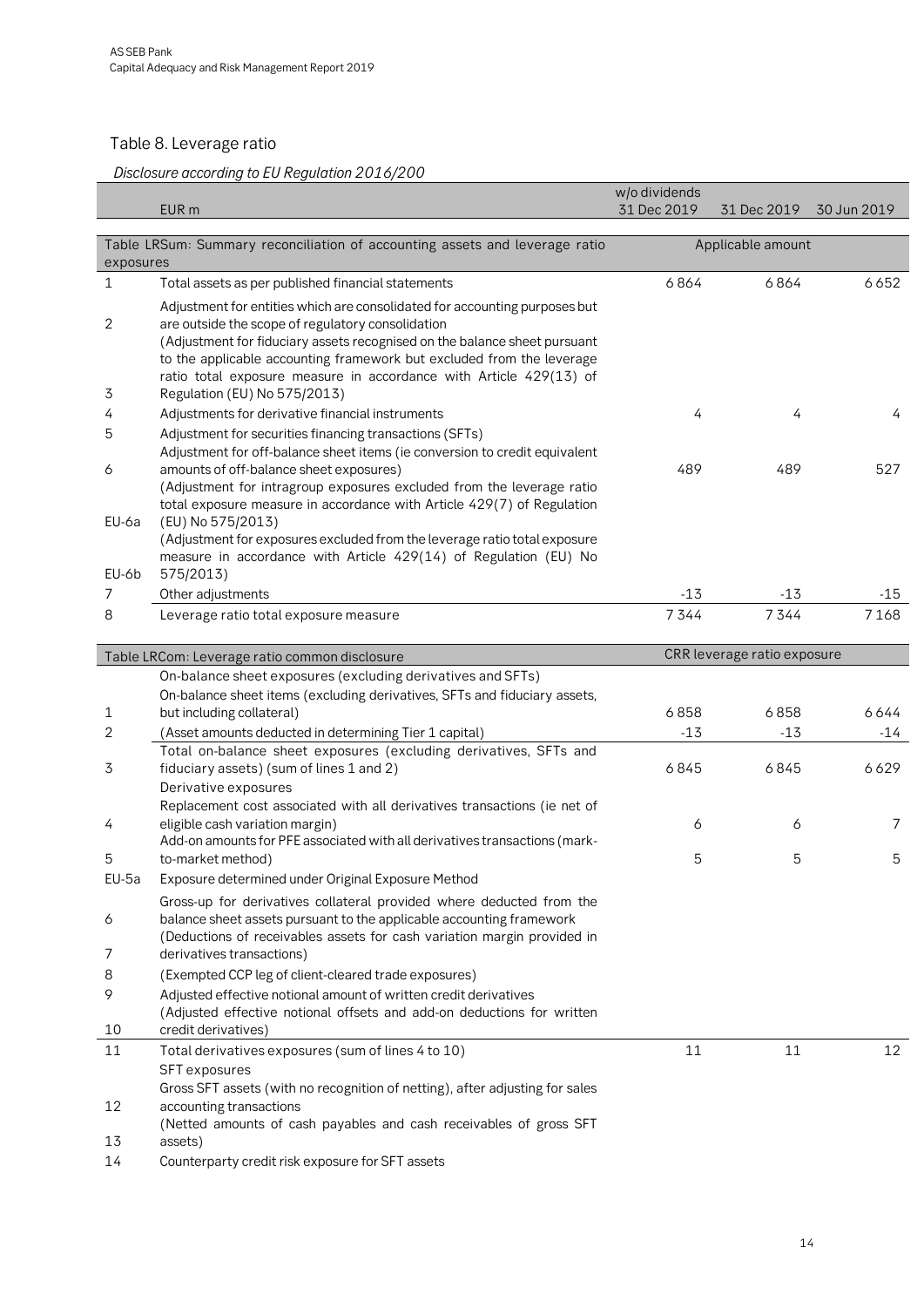|                       | EUR <sub>m</sub>                                                                                                                                                                                                                                                                   | w/o dividends<br>31 Dec 2019 | 31 Dec 2019     | 30 Jun 2019     |
|-----------------------|------------------------------------------------------------------------------------------------------------------------------------------------------------------------------------------------------------------------------------------------------------------------------------|------------------------------|-----------------|-----------------|
| 15<br>EU-15a          | Derogation for SFTs: Counterparty credit risk exposure in accordance with<br>EU-14a Articles 429b(4) and 222 of Regulation (EU) No 575/2013<br>Agent transaction exposures<br>(Exempted CCP leg of client-cleared SFT exposure)                                                    |                              |                 |                 |
| 16                    | Total securities financing transaction exposures (sum of lines 12 to 15a)<br>Other off-balance sheet exposures                                                                                                                                                                     | $\bf{0}$                     | $\overline{0}$  | $\Omega$        |
| 17<br>18              | Off-balance sheet exposures at gross notional amount<br>(Adjustments for conversion to credit equivalent amounts)                                                                                                                                                                  | 1000<br>$-512$               | 1000<br>$-512$  | 1061<br>$-534$  |
| 19                    | Other off-balance sheet exposures (sum of lines 17 and 18)<br>Exempted exposures in accordance with Article 429(7) and (14) of<br>Regulation (EU) No 575/2013 (on and off balance sheet)                                                                                           | 488                          | 488             | 527             |
|                       | (Intragroup exposures (solo basis) exempted in accordance with Article<br>EU-19a 429(7) of Regulation (EU) No 575/2013 (on and off balance sheet))<br>(Exposures exempted in accordance with Article 429 (14) of Regulation<br>EU-19b (EU) No 575/2013 (on and off balance sheet)) |                              |                 |                 |
|                       | Capital and total exposure measure                                                                                                                                                                                                                                                 |                              |                 |                 |
| 20                    | Tier 1 capital<br>Leverage ratio total exposure measure (sum of lines 3, 11, 16, 19,                                                                                                                                                                                               | 1057                         | 957             | 954             |
| 21                    | EU-19a and EU-19b)<br>Leverage ratio                                                                                                                                                                                                                                               | 7344                         | 7344            | 7168            |
| 22                    | Leverage ratio<br>Choice on transitional arrangements and amount of derecognised<br>fiduciary items                                                                                                                                                                                | 14,4                         | 13,0%           | 13,3%           |
| <b>EU-23</b><br>EU-24 | Choice on transitional arrangements for the definition of the capital<br>measure<br>Amount of derecognised fiduciary items in accordance with Article 429(11)<br>of Regulation (EU) No 575/2013                                                                                    | Fully phased in              | Fully phased in | Fully phased in |

<span id="page-14-0"></span>

|             | Table LRSpl: Split-up of on balance sheet exposures (excluding derivatives,<br>SFTs and exempted exposures)<br>CRR leverage ratio exposure |         |      |      |  |  |  |  |  |  |  |
|-------------|--------------------------------------------------------------------------------------------------------------------------------------------|---------|------|------|--|--|--|--|--|--|--|
|             | Total on-balance sheet exposures (excluding derivatives, SFTs, and                                                                         |         |      |      |  |  |  |  |  |  |  |
| $EU-1$      | exempted exposures), of which:                                                                                                             | 6858    | 6858 | 6644 |  |  |  |  |  |  |  |
| EU-2        | Trading book exposures                                                                                                                     |         |      |      |  |  |  |  |  |  |  |
| $EU-3$      | Banking book exposures, of which:                                                                                                          | 6858    | 6858 | 6644 |  |  |  |  |  |  |  |
| $EU-4$      | Covered bonds                                                                                                                              |         |      |      |  |  |  |  |  |  |  |
| $EU-5$      | Exposures treated as sovereigns                                                                                                            | 1 1 9 7 | 1197 | 911  |  |  |  |  |  |  |  |
|             | Exposures to regional governments, MDB, international organisations and                                                                    |         |      |      |  |  |  |  |  |  |  |
| EU-6        | PSE not treated as sovereigns                                                                                                              |         |      |      |  |  |  |  |  |  |  |
| <b>EU-7</b> | Institutions                                                                                                                               | 250     | 250  | 499  |  |  |  |  |  |  |  |
| EU-8        | Secured by mortgages of immovable properties                                                                                               | 3902    | 3902 | 3736 |  |  |  |  |  |  |  |
| EU-9        | Retail exposures                                                                                                                           | 511     | 511  | 486  |  |  |  |  |  |  |  |
| EU-10       | Corporate                                                                                                                                  | 863     | 863  | 875  |  |  |  |  |  |  |  |
| EU-11       | Exposures in default                                                                                                                       | 31      | 31   | 39   |  |  |  |  |  |  |  |
|             | Other exposures (eg equity, securitisations, and other non-credit obligation                                                               |         |      |      |  |  |  |  |  |  |  |
| EU-12       | assets)                                                                                                                                    | 104     | 104  | 98   |  |  |  |  |  |  |  |
|             |                                                                                                                                            |         |      |      |  |  |  |  |  |  |  |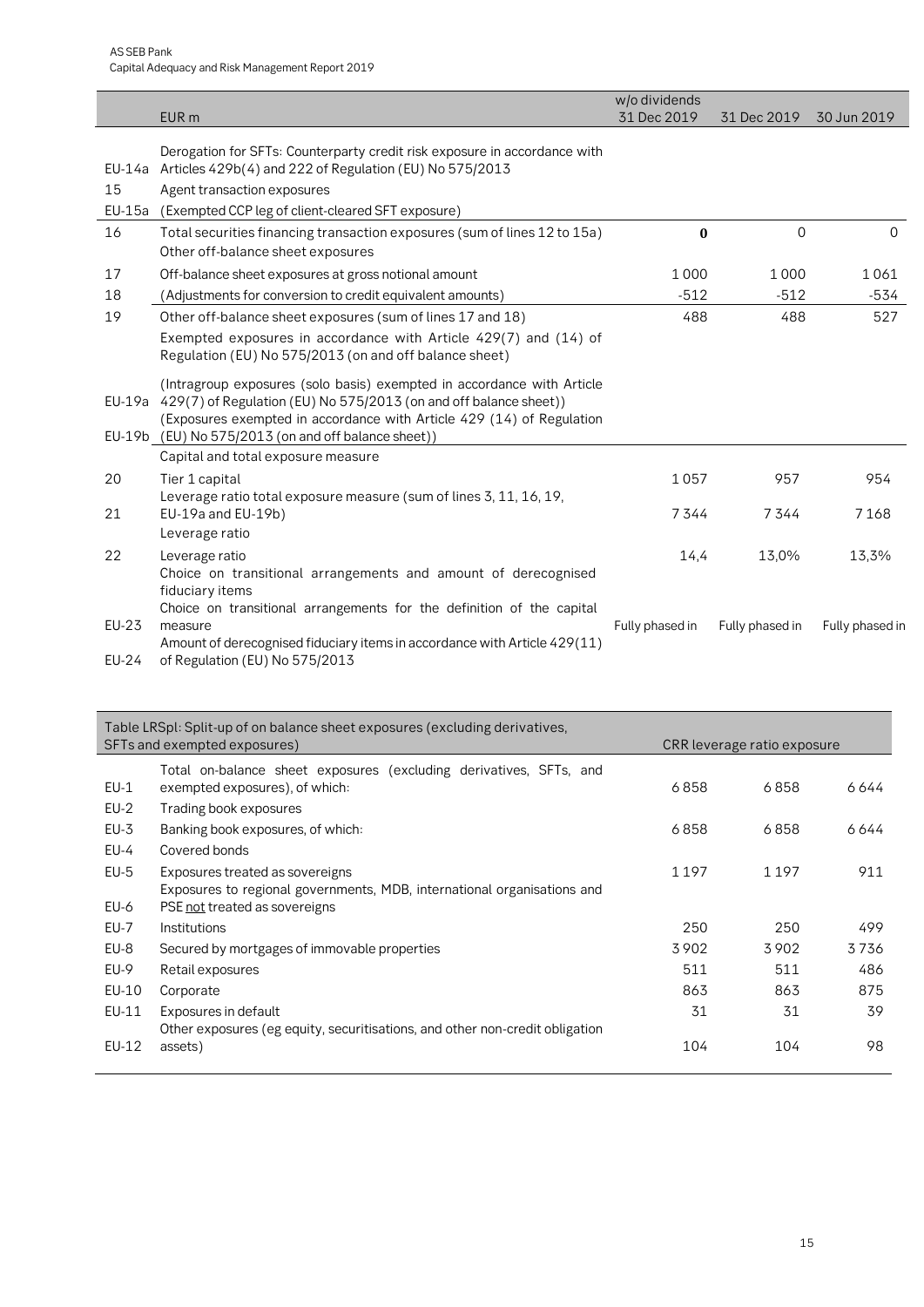#### Table LRQua: Free format text boxes for disclosure on qualitative items

Leverage ratio is considered in capital and risk management and planning. The leverage ratio is frequently monitored and risks involved are assessed.

SEB's capital plan covers the strategic planning horizon and projects economic and legal capital requirements, as well as available capital resources and relevant ratios including risk-based and non-risk based metrics such as the leverage ratio. It is forward-looking, taking into account current and planned business volumes. The capital plan is stress tested for potential down-turns in the macroeconomic environment, strategic risk factors identified in the business planning, and other relevant scenarios. The capital plan is established annually, and updated as needs arise during the year. Capital is managed centrally, pursuant to an internal framework in accordance with local requirements as regards statutory and internal capital.

In 2019, there were no significant factors impacting the leverage ratio.

## Credit exposure

#### Table 9. EU CRB-B - Total and average net amount of exposures

|                                          | $\cdot$                                            |                                          |                                                    |                                          |
|------------------------------------------|----------------------------------------------------|------------------------------------------|----------------------------------------------------|------------------------------------------|
|                                          | 31 Dec 2019                                        |                                          | 31 Dec 2018                                        |                                          |
| EUR <sub>m</sub>                         | Net value of exposures at<br>the end of the period | Average net exposures<br>over the period | Net value of exposures at<br>the end of the period | Average net exposures<br>over the period |
| Central governments or central banks     |                                                    |                                          |                                                    |                                          |
| Institutions                             | 102                                                | 244                                      | 141                                                | 418                                      |
| Corporates                               | 3268                                               | 3219                                     | 3191                                               | 3039                                     |
| of which large corporates                | 2049                                               | 1978                                     | 1970                                               | 1515                                     |
| of which SME corporates                  | 1187                                               | 1219                                     | 1187                                               | 1466                                     |
| of which Specialised Lending             | 32                                                 | 23                                       | 33                                                 | 58                                       |
| Retail exposures                         | 2751                                               | 2647                                     | 2550                                               | 2459                                     |
| of which secured by real estate property | 2513                                               | 2412                                     | 2321                                               | 2234                                     |
| of which retail SME                      | 81                                                 | 76                                       | 71                                                 | 70                                       |
| of which other retail exposures          | 156                                                | 158                                      | 158                                                | 155                                      |
| <b>Total IRB approach</b>                | 6 1 2 1                                            | 6 1 1 0                                  | 5883                                               | 5917                                     |
| Central governments or central banks     | 1014                                               | 913                                      | 1 2 7 5                                            | 772                                      |
| Other exposures                          | 615                                                | 569                                      | 535                                                | 489                                      |
| <b>Total Standardised approach</b>       | 1629                                               | 1481                                     | 1811                                               | 1262                                     |
| Total                                    | 7750                                               | 7591                                     | 7693                                               | 7178                                     |

#### <span id="page-15-0"></span>Table 10. EU CRB-C - Geographical breakdown of exposures

|                                          |                | 31 Dec 2019 |              | 31 Dec 2018    |        |       |  |
|------------------------------------------|----------------|-------------|--------------|----------------|--------|-------|--|
| Net value of exposure, EUR m             | <b>Estonia</b> | Other*      | <b>Total</b> | <b>Estonia</b> | Other* | Total |  |
| Central governments or central banks     |                |             |              |                |        |       |  |
| <b>Institutions</b>                      |                | 101         | 102          |                | 140    | 141   |  |
| Corporates                               | 3214           | 54          | 3268         | 3168           | 23     | 3191  |  |
| of which large corporates                | 1999           | 51          | 2049         | 1952           | 18     | 1970  |  |
| of which SME corporates                  | 1183           | 4           | 1187         | 1183           | 5      | 1187  |  |
| of which Specialised Lending             | 32             |             | 32           | 33             |        | 33    |  |
| Retail exposures                         | 2717           | 34          | 2751         | 2518           | 33     | 2550  |  |
| of which secured by real estate property | 2481           | 32          | 2513         | 2290           | 31     | 2321  |  |
| of which retail SME                      | 81             |             | 81           | 71             | 0      | 71    |  |
| of which other retail exposures          | 154            |             | 156          | 157            |        | 158   |  |
| <b>Total IRB approach</b>                | 5932           | 189         | 6121         | 5687           | 196    | 5883  |  |
| Central governments or central banks     | 855            | 159         | 1014         | 1166           | 110    | 1275  |  |
| Other exposures                          | 613            | 2           | 615          | 533            | 2      | 535   |  |
| <b>Total Standardised approach</b>       | 1467           | 162         | 1629         | 1699           | 112    | 1811  |  |
| Total                                    | 7399           | 351         | 7750         | 7385           | 308    | 7693  |  |

\* Credit exposure is primarily concentrated to Estonia. The category "Other countries" consists mainly Lithuania, Sweden, Latvia and Finland (31.12.2019; 31.12.2018).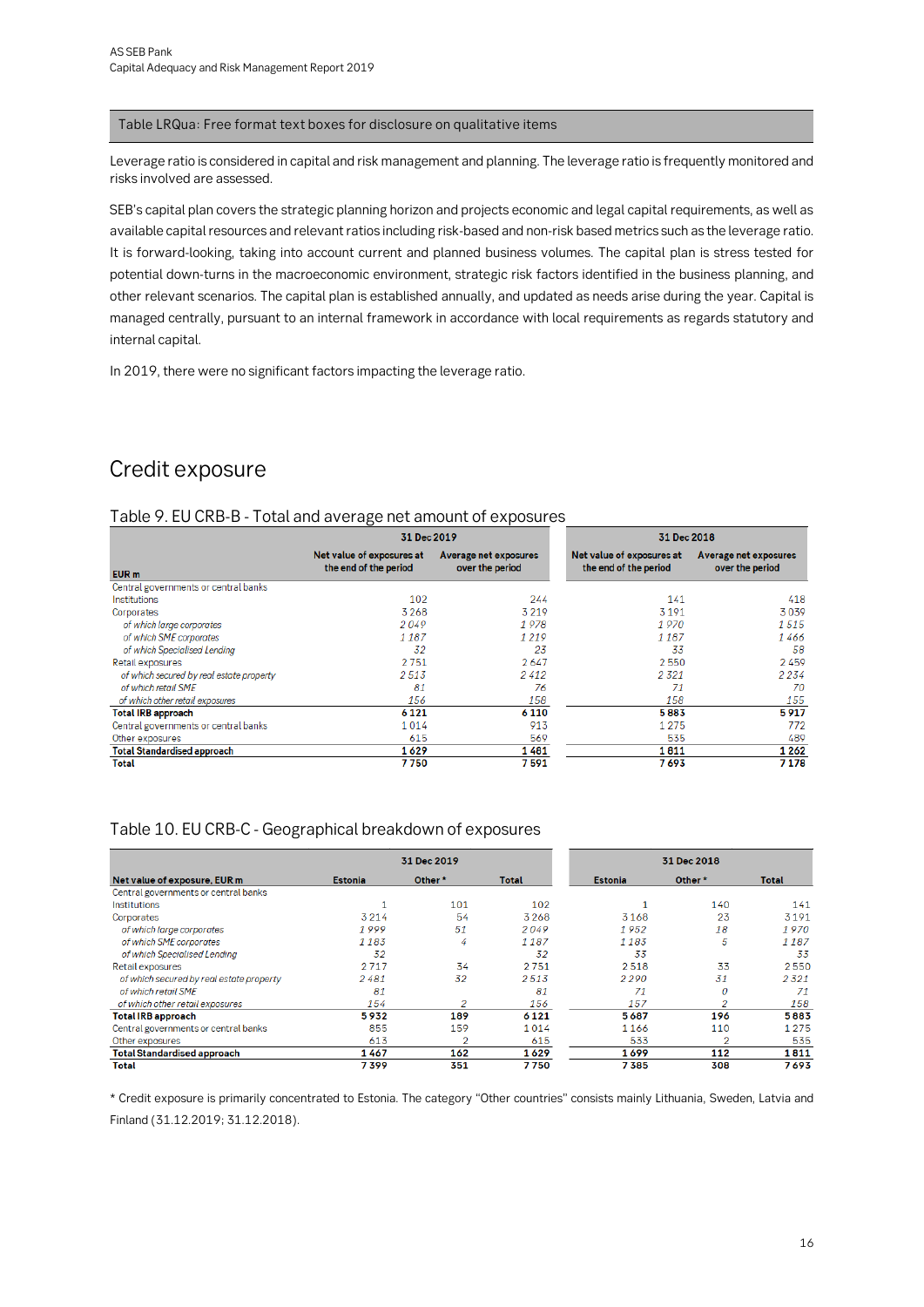### Table 11. EU CRB-D - Concentration of exposures by industry or counterparty types

| 31 Dec 2019, EUR m                       | <b>Banks</b> | <b>Finance and</b><br>insurance | Wholesale<br>and retail | <b>Transportation</b> | <b>Shipping</b> | <b>Business and</b><br>household<br>services |     | <b>Construction Manufacturing</b> | Agriculture,<br>forestry and<br>fishing | Mining, oil and<br>gas extraction | Electricity,<br>water and gas<br>supply | <b>Commercial real</b><br>estate<br>management | <b>Public</b><br>Administration | <b>Household</b><br>mortgage | Other |
|------------------------------------------|--------------|---------------------------------|-------------------------|-----------------------|-----------------|----------------------------------------------|-----|-----------------------------------|-----------------------------------------|-----------------------------------|-----------------------------------------|------------------------------------------------|---------------------------------|------------------------------|-------|
| Central governments or central banks     |              |                                 |                         |                       |                 |                                              |     |                                   |                                         |                                   |                                         |                                                |                                 |                              |       |
| Institutions                             | 102          |                                 |                         |                       |                 |                                              |     |                                   |                                         |                                   |                                         |                                                |                                 |                              |       |
| Corporates                               |              | 29                              | 591                     | 168                   | 70              | 190                                          | 125 | 534                               | 191                                     | 52                                | 494                                     | 794                                            |                                 |                              | 25    |
| of which large corporates                |              | 21                              | 454                     | 102                   | 70              | 98                                           | 83  | 344                               | 11                                      | 47                                | 431                                     | 382                                            |                                 |                              |       |
| of which SME corporates                  |              |                                 | 137                     | 66                    |                 | 93                                           | 41  | 190                               | 180                                     |                                   | 63                                      | 380                                            |                                 |                              | 24    |
| of which Specialised Lending             |              |                                 |                         |                       |                 |                                              |     |                                   |                                         |                                   |                                         | 32                                             |                                 |                              |       |
| Retail exposures                         |              |                                 | 16                      |                       |                 | 84                                           |     | 14                                | 18                                      | $\Omega$                          |                                         | 14                                             |                                 | 2438                         | 159   |
| of which secured by real estate property |              |                                 | 13                      |                       |                 | 10                                           |     |                                   | 18                                      | $\Omega$                          |                                         |                                                |                                 | 2438                         |       |
| of which retail SME                      |              |                                 |                         |                       |                 | 73                                           |     |                                   | $\theta$                                | $\Omega$                          |                                         |                                                |                                 |                              |       |
| of which other retail exposures          |              |                                 |                         |                       |                 |                                              |     |                                   |                                         |                                   |                                         |                                                |                                 |                              | 156   |
| <b>Total IRB approach</b>                | 107          | 30                              | 607                     | 170                   | 70              | 274                                          | 129 | 548                               | 209                                     | 52                                | 494                                     | 808                                            | 0                               | 2438                         | 184   |
| Central governments or central banks     | 806          |                                 |                         |                       |                 |                                              |     |                                   |                                         |                                   |                                         |                                                | 207                             |                              |       |
| Other exposures                          |              |                                 | 21                      |                       |                 | 24                                           | 29  | 20                                | 15                                      |                                   |                                         |                                                | 225                             |                              | 258   |
| <b>Total Standardised approach</b>       | 806          | 0                               | 21                      | 17                    |                 | 24                                           | 29  | 20                                | 15                                      |                                   |                                         |                                                | 432                             | $\Omega$                     | 258   |
| Total                                    | 914          | 30                              | 628                     | 187                   | 70              | 298                                          | 159 | 568                               | 224                                     | 53                                | 495                                     | 812                                            | 432                             | 2438                         | 443   |

<span id="page-16-0"></span>

| 31 Dec 2018, EUR m                       | <b>Banks</b> | <b>Finance and</b><br><i>insurance</i> | Wholesale<br>and retail | <b>Transportation</b> | <b>Shipping</b> | <b>Business and</b><br>household<br>services |     | <b>Construction Manufacturing</b> | Agriculture,<br>forestry and<br>fishing | Mining, oil and<br>gas extraction | Electricity,<br>water and gas<br>supply | <b>Commercial real</b><br>estate<br>management | <b>Public</b><br>Administration | Household<br>mortgage | Other |
|------------------------------------------|--------------|----------------------------------------|-------------------------|-----------------------|-----------------|----------------------------------------------|-----|-----------------------------------|-----------------------------------------|-----------------------------------|-----------------------------------------|------------------------------------------------|---------------------------------|-----------------------|-------|
| Central governments or central banks     |              |                                        |                         |                       |                 |                                              |     |                                   |                                         |                                   |                                         |                                                |                                 |                       |       |
| Institutions                             | 141          |                                        |                         |                       |                 |                                              |     |                                   |                                         |                                   |                                         |                                                |                                 |                       |       |
| Corporates                               |              | 57                                     | 558                     | 155                   | 68              | 185                                          | 109 | 507                               | 166                                     | 59                                | 478                                     | 825                                            |                                 |                       | 25    |
| of which large corporates                |              | 26                                     | 405                     | 106                   | 68              | 75                                           | 59  | 273                               | 11                                      | 56                                | 419                                     | 462                                            |                                 |                       | 10    |
| of which SME corporates                  |              | 31                                     | 153                     | 49                    |                 | 110                                          | 50  | 235                               | 155                                     |                                   | 30                                      | 358                                            |                                 |                       | 15    |
| of which Specialised Lending             |              |                                        |                         |                       |                 |                                              |     |                                   |                                         |                                   | 28                                      |                                                |                                 |                       |       |
| Retail exposures                         |              |                                        | 18                      |                       |                 | 74                                           |     | 14                                | 19                                      |                                   |                                         | 14                                             |                                 | 2 2 3 9               | 161   |
| of which secured by real estate property |              |                                        | 15                      |                       |                 | 13                                           |     | 12                                | 19                                      |                                   |                                         |                                                |                                 | 2239                  |       |
| of which retail SME                      |              | 0                                      |                         |                       |                 | 62                                           |     |                                   |                                         |                                   |                                         |                                                |                                 |                       |       |
| of which other retail exposures          |              |                                        |                         |                       |                 |                                              |     |                                   |                                         |                                   |                                         |                                                |                                 |                       | 158   |
| <b>Total IRB approach</b>                | 141          | 58                                     | 576                     | 158                   | 68              | 259                                          | 114 | 522                               | 185                                     | 59                                | 479                                     | 839                                            | 0                               | 2 2 3 9               | 186   |
| Central governments or central banks     | 1 1 2 1      |                                        |                         |                       |                 |                                              |     |                                   |                                         |                                   |                                         |                                                | 154                             |                       |       |
| Other exposures                          |              |                                        | 20                      | 16                    |                 | 21                                           | 26  |                                   | 14                                      |                                   |                                         |                                                | 175                             |                       | 240   |
| <b>Total Standardised approach</b>       | 1 1 2 1      |                                        | 20                      | 16                    |                 | 21                                           | 26  | 17                                | 14                                      |                                   |                                         |                                                | 329                             | n                     | 240   |
| <b>Total</b>                             | 1263         | 58                                     | 596                     | 174                   | 68              | 281                                          | 140 | 539                               | 199                                     | 60                                | 480                                     | 842                                            | 329                             | 2 2 3 9               | 426   |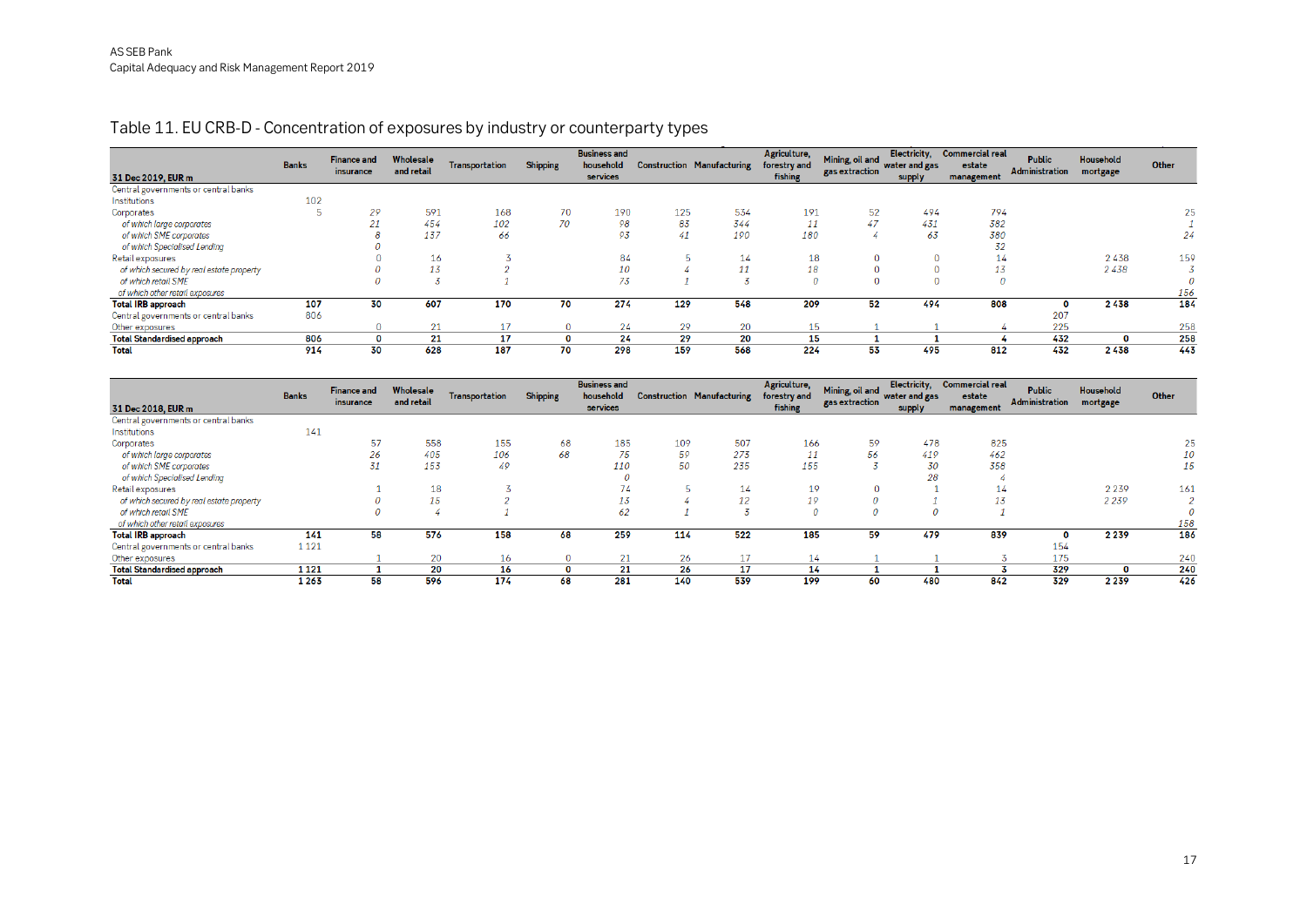## <span id="page-17-0"></span>Table 12. EU CRB-E - Maturity of exposures

|                                          | Net exposure value |               |                            |             |                              |              |  |  |
|------------------------------------------|--------------------|---------------|----------------------------|-------------|------------------------------|--------------|--|--|
| 31 Dec 2019, EUR m                       | On demand          | $\leq$ 1 year | > 1 year<br>$\leq$ 5 years | $> 5$ years | <b>No stated</b><br>maturity | <b>Total</b> |  |  |
| Central governments or central banks     |                    |               |                            |             |                              |              |  |  |
| Institutions                             | 54                 | 44            | 4                          |             |                              | 102          |  |  |
| Corporates                               | 329                | 635           | 2 1 3 9                    | 165         |                              | 3268         |  |  |
| of which large corporates                | 216                | 445           | 1298                       | 90          |                              | 2049         |  |  |
| of which SME corporates                  | 112                | 190           | 810                        | 75          |                              | 1 187        |  |  |
| of which Specialised Lending             | 0                  |               | 31                         |             |                              | 32           |  |  |
| Retail exposures                         | 113                | 32            | 178                        | 2428        |                              | 2751         |  |  |
| of which secured by real estate property | 14                 | 23            | 110                        | 2366        |                              | 2513         |  |  |
| of which retail SME                      | 9                  |               | 9                          | 62          |                              | 81           |  |  |
| of which other retail exposures          | 89                 |               | 59                         |             |                              | 156          |  |  |
| <b>Total IRB approach</b>                | 495                | 712           | 2321                       | 2593        | 0                            | 6 1 2 1      |  |  |
| Central governments or central banks     | 807                | 128           | 78                         | 0           |                              | 1014         |  |  |
| Other exposures                          | 14                 | 33            | 401                        | 167         |                              | 615          |  |  |
| <b>Total Standardised approach</b>       | 821                | 161           | 479                        | 167         | 0                            | 1629         |  |  |
| Total                                    | 1 316              | 873           | 2800                       | 2760        | 0                            | 7750         |  |  |

|                                          | Net exposure value |               |                              |             |                       |              |  |
|------------------------------------------|--------------------|---------------|------------------------------|-------------|-----------------------|--------------|--|
| 31 Dec 2018, EUR m                       | On demand          | $\leq$ 1 year | > 1 year<br>$\leq$ = 5 years | $> 5$ years | No stated<br>maturity | <b>Total</b> |  |
| Central governments or central banks     |                    |               |                              |             |                       |              |  |
| Institutions                             | 38                 | 101           | 3                            |             |                       | 141          |  |
| Corporates                               | 299                | 649           | 2096                         | 147         |                       | 3 1 9 1      |  |
| of which large corporates                | 178                | 387           | 1348                         | 57          |                       | 1970         |  |
| of which SME corporates                  | 121                | 261           | 735                          | 71          |                       | 1187         |  |
| of which Specialised Lending             | 0                  | 1             | 13                           | 19          |                       | 33           |  |
| Retail exposures                         | 116                | 33            | 184                          | 2 2 1 7     |                       | 2550         |  |
| of which secured by real estate property | 15                 | 23            | 117                          | 2 1 6 6     |                       | 2321         |  |
| of which retail SME                      | 9                  | 2             | 10                           | 50          |                       | 71           |  |
| of which other retail exposures          | 92                 | 8             | 57                           |             |                       | 158          |  |
| <b>Total IRB approach</b>                | 454                | 782           | 2 2 8 3                      | 2363        | 0                     | 5883         |  |
| Central governments or central banks     | 1 1 2 2            | 32            | 122                          | 0           |                       | 1 2 7 5      |  |
| Other exposures                          | 16                 | 35            | 341                          | 143         |                       | 535          |  |
| <b>Total Standardised approach</b>       | 1138               | 67            | 463                          | 143         | 0                     | 1811         |  |
| Total                                    | 1592               | 849           | 2746                         | 2506        | 0                     | 7 693        |  |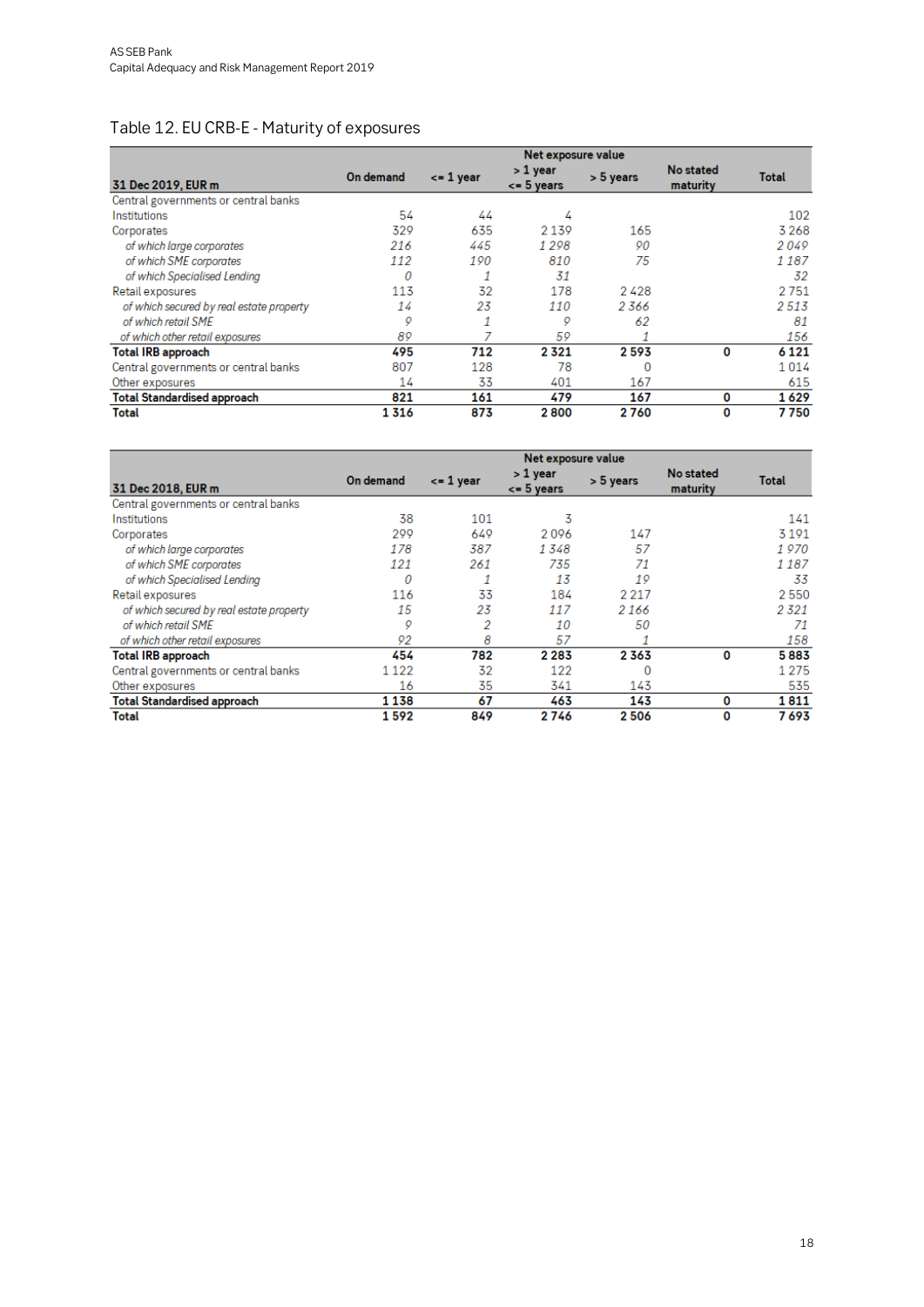# <span id="page-18-0"></span>Credit risk mitigation

Depending on the creditworthiness of the customer, as well as the nature and complexity of the transaction, collateral and netting agreements can be used to a varying extent to mitigate the credit risk. In the selection of a particular credit risk mitigation technique, consideration is given to its suitability for the product and customer in question, its legal enforceability, and on the experience and capacity to manage and control the particular technique. The most important credit risk mitigation techniques are pledges and guarantees. The most common types of pledges are real estate, floating charges and financial securities.

For large corporate customers, credit risk is commonly mitigated through the use of restrictive covenants in the credit agreements, including negative pledges. Independent and professional credit analysis is particularly important for this customer segment. A credit analysis function within the Corporates and Institutions Area provides independent analysis and credit opinions to business units throughout the bank where relevant as well as to the credit committees.

All non-retail collateral values are reviewed at least annually by the relevant credit committees. Collateral values for watch-listed engagements are reviewed on a more frequent basis. The general rule is that the value of the collateral shall be calculated on the basis of the estimated market value of the asset with a conservative discount. The market value shall be documented by an independent external valuation or, when applicable, by a well justified internal estimate.

The general control process for various credit risk mitigation techniques includes credit review and approval requirements, specific credit product policies and credit risk monitoring and control. The value of both the exposure and the mitigating collateral are monitored on a regular basis. The frequency depends on the type of counterparty, the structure of the transaction and the type of collateral.

The most common collateral is the real estate and from exposures secured by collateral, the residential real estate made 61%, commercial real estate 35% and other collateral types (floating charges, financial collaterals, etc.) 4%.

| 31 Dec 2019, EUR m     | <b>Exposures</b><br>unsecured - | <b>Exposures</b><br>secured -<br><b>Carrying amount Carrying amount</b> | <b>Exposures</b><br>secured by<br>collateral | <b>Exposures</b><br>secured by<br>financial<br>guarantees | <b>Exposures</b><br>secured by credit<br>derivatives |
|------------------------|---------------------------------|-------------------------------------------------------------------------|----------------------------------------------|-----------------------------------------------------------|------------------------------------------------------|
| Total loans            | 2452                            | 4139                                                                    | 3873                                         | 266                                                       |                                                      |
| Total debt securities  | 159                             |                                                                         |                                              |                                                           |                                                      |
| <b>Total exposures</b> | 2611                            | 4139                                                                    | 3873                                         | 266                                                       | 0                                                    |
| Of which defaulted     | 20                              | 12                                                                      | 11                                           | 0                                                         |                                                      |

#### <span id="page-18-1"></span>Table 13. EU CR3 - Credit risk mitigation techniques

| 30 Jun 2019, EUR m     | <b>Exposures</b><br>unsecured - | <b>Exposures</b><br>secured -<br><b>Carrying amount Carrying amount</b> | <b>Exposures</b><br>secured by<br>collateral | <b>Exposures</b><br>secured by<br>financial<br>guarantees | <b>Exposures</b><br>secured by credit<br>derivatives |
|------------------------|---------------------------------|-------------------------------------------------------------------------|----------------------------------------------|-----------------------------------------------------------|------------------------------------------------------|
| Total loans            | 2411                            | 3977                                                                    | 3712                                         | 265                                                       |                                                      |
| Total debt securities  | 154                             |                                                                         |                                              |                                                           |                                                      |
| <b>Total exposures</b> | 2565                            | 3977                                                                    | 3712                                         | 265                                                       | 0                                                    |
| Of which defaulted     | 22                              | 17                                                                      | 16                                           |                                                           |                                                      |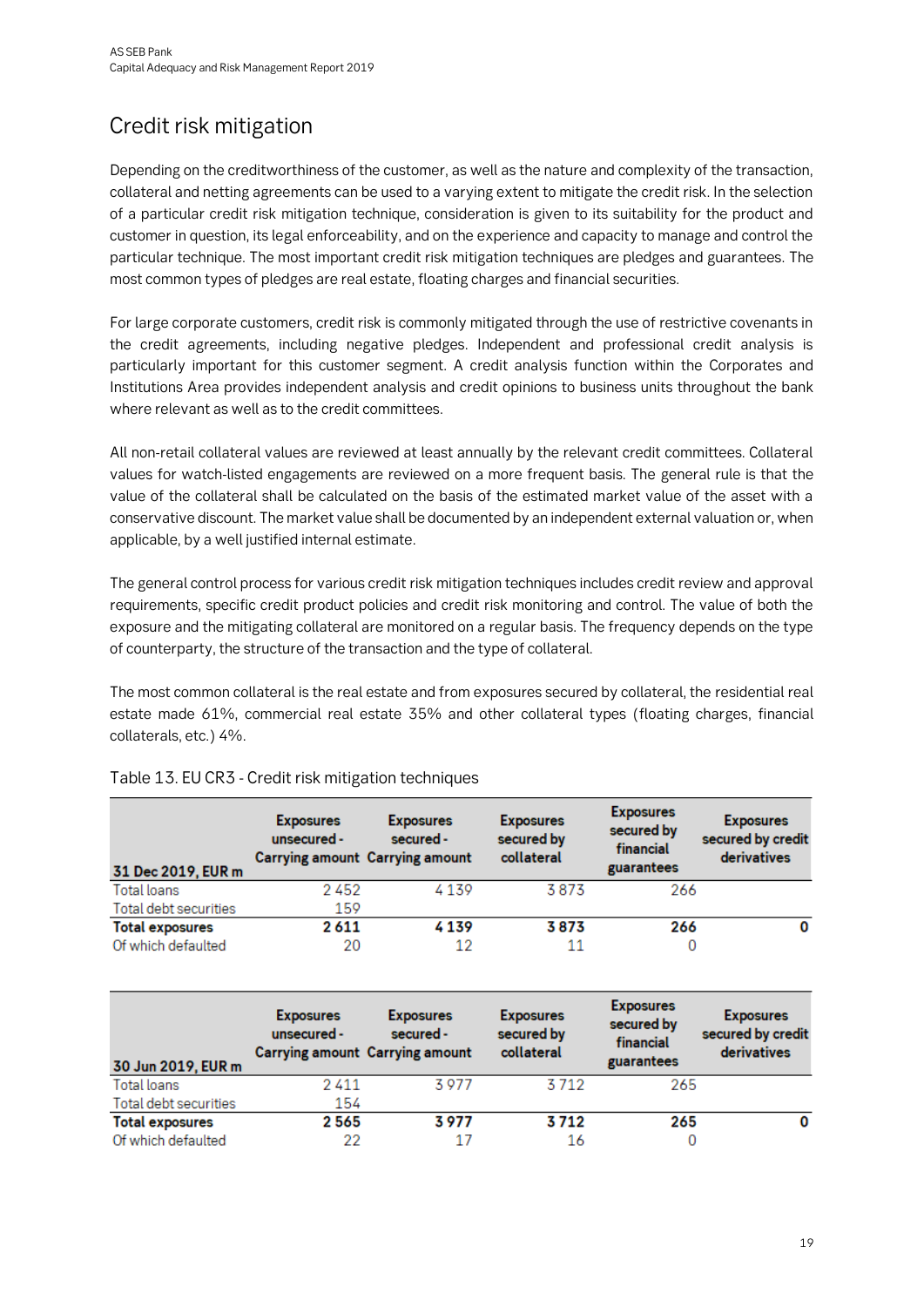# <span id="page-19-0"></span>**Credit quality**

Bank's impairment process is described in the Annual Report Note 1.8. – Expected credit loss.

If an obligor has not paid an amount of principal, interest or fee at the date it was due, this shall be recognised as a payment obligation past due. An overdraft exposure shall be considered as past due if the counterparty has breached an advised limit or been advised of a limit smaller than the amount outstanding.

<span id="page-19-1"></span>

|                                          | Gross carrying values of      |                            |    |                                                                   |                                  | <b>Creditrisk</b>                      |                  |
|------------------------------------------|-------------------------------|----------------------------|----|-------------------------------------------------------------------|----------------------------------|----------------------------------------|------------------|
| 31 Dec 2019, EUR m                       | <b>Defaulted</b><br>exposures | Non-defaulted<br>exposures |    | Specific credit General credit<br>risk adjustment risk adjustment | <b>Accumulated</b><br>write-offs | adjustment<br>charges of the<br>period | <b>Netvalues</b> |
| Central governments or central banks     |                               |                            |    |                                                                   | Ō                                |                                        |                  |
| <b>Institutions</b>                      |                               | 102                        | o  |                                                                   |                                  | o                                      | 102              |
| Corporates                               | 21                            | 3257                       |    |                                                                   | 18                               | $-1$                                   | 3268             |
| of which large corporates                | $\Omega$                      | 2050                       |    |                                                                   | 3                                | 0                                      | 2049             |
| of which SME corporates                  | 19                            | 1176                       | 8  |                                                                   |                                  | -1                                     | 1187             |
| of which Specialised Lending             | $\overline{2}$                | 31                         |    |                                                                   | 15                               | o                                      | 32               |
| Retail exposures                         | 27                            | 2734                       | 10 |                                                                   | 68                               | $\overline{2}$                         | 2751             |
| of which secured by real estate property | 25                            | 2497                       | 8  |                                                                   | 24                               |                                        | 2513             |
| of which retail SME                      |                               | 81                         |    |                                                                   | 36                               |                                        | 81               |
| of which other retail exposures          |                               | 156                        |    |                                                                   | 8                                | 0                                      | 156              |
| <b>Total IRB approach</b>                | 48                            | 6093                       | 20 | 0                                                                 | 87                               | 1                                      | 6121             |
| Central governments or central banks     |                               | 1014                       | o  |                                                                   |                                  | o                                      | 1014             |
| Other exposures                          |                               | ó15                        |    |                                                                   |                                  | 0                                      | 615              |
| <b>Total Standardised approach</b>       |                               | 1629                       | 1  | 0                                                                 | 0                                | О                                      | 1629             |
| <b>Total</b>                             | 48                            | 7721                       | 20 | 0                                                                 | 87                               | 1                                      | 7750             |
| Of which: Loans                          | 48                            | ó 5ó2                      | 20 |                                                                   | 87                               |                                        | ó 590            |
| Of which: Debt securities                |                               | 159                        |    |                                                                   |                                  |                                        | 159              |
| Of which: Off-balance-sheet exposures    |                               | 1001                       | o  |                                                                   |                                  |                                        | 1001             |

<span id="page-19-2"></span>

|                                          | Gross carrying values of      |                                   |    |                                                                   |                                  | <b>Creditrisk</b>                      |                   |
|------------------------------------------|-------------------------------|-----------------------------------|----|-------------------------------------------------------------------|----------------------------------|----------------------------------------|-------------------|
| 30 Jun 2019, EUR m                       | <b>Defaulted</b><br>exposures | <b>Non-defaulted</b><br>exposures |    | Specific credit General credit<br>risk adjustment risk adjustment | <b>Accumulated</b><br>write-offs | adjustment<br>charges of the<br>period | <b>Net values</b> |
| Central governments or central banks     |                               |                                   |    |                                                                   |                                  |                                        |                   |
| Institutions                             |                               | 367                               | o  |                                                                   | $\Omega$                         | o                                      | 367               |
| <b>Corporates</b>                        | 27                            | 3231                              | 9  |                                                                   | 18                               |                                        | 3248              |
| of which large corporates                | 2                             | 1995                              |    |                                                                   |                                  |                                        | 1997              |
| of which SME corporates                  | 22                            | 1222                              |    |                                                                   |                                  |                                        | 1237              |
| of which Specialised Lending             | 2                             | 14                                |    |                                                                   | 15                               |                                        | 15                |
| Retail exposures                         | 29                            | 2632                              | 11 |                                                                   | 69                               |                                        | 2650              |
| of which secured by real estate property | 27                            | 2396                              | ۰  |                                                                   | 24                               |                                        | 2413              |
| of which retail SME                      |                               | 78                                |    |                                                                   | 37                               | ο                                      | 77                |
| of which other retail exposures          |                               | 159                               |    |                                                                   | 8                                | 0                                      | 160               |
| <b>Total IRB approach</b>                | 56                            | 6230                              | 21 | 0                                                                 | 88                               | 2                                      | 6265              |
| Central governments or central banks     |                               | 765                               | o  |                                                                   | o                                |                                        | 765               |
| Other exposures                          |                               | 577                               |    |                                                                   |                                  | o                                      | 577               |
| <b>Total Standardised approach</b>       |                               | 1342                              |    | 0                                                                 | 0                                | 0                                      | 1342              |
| <b>Total</b>                             | 56                            | 7571                              | 21 | 0                                                                 | 88                               | 2                                      | 7606              |
| Of which: Loans                          | 56                            | 6353                              | 21 |                                                                   | 88                               | 2                                      | 6387              |
| Of which: Debt securities                |                               | 154                               |    |                                                                   |                                  |                                        | 154               |
| Of which: Off-balance-sheet exposures    |                               | 1064                              |    |                                                                   |                                  |                                        | 1064              |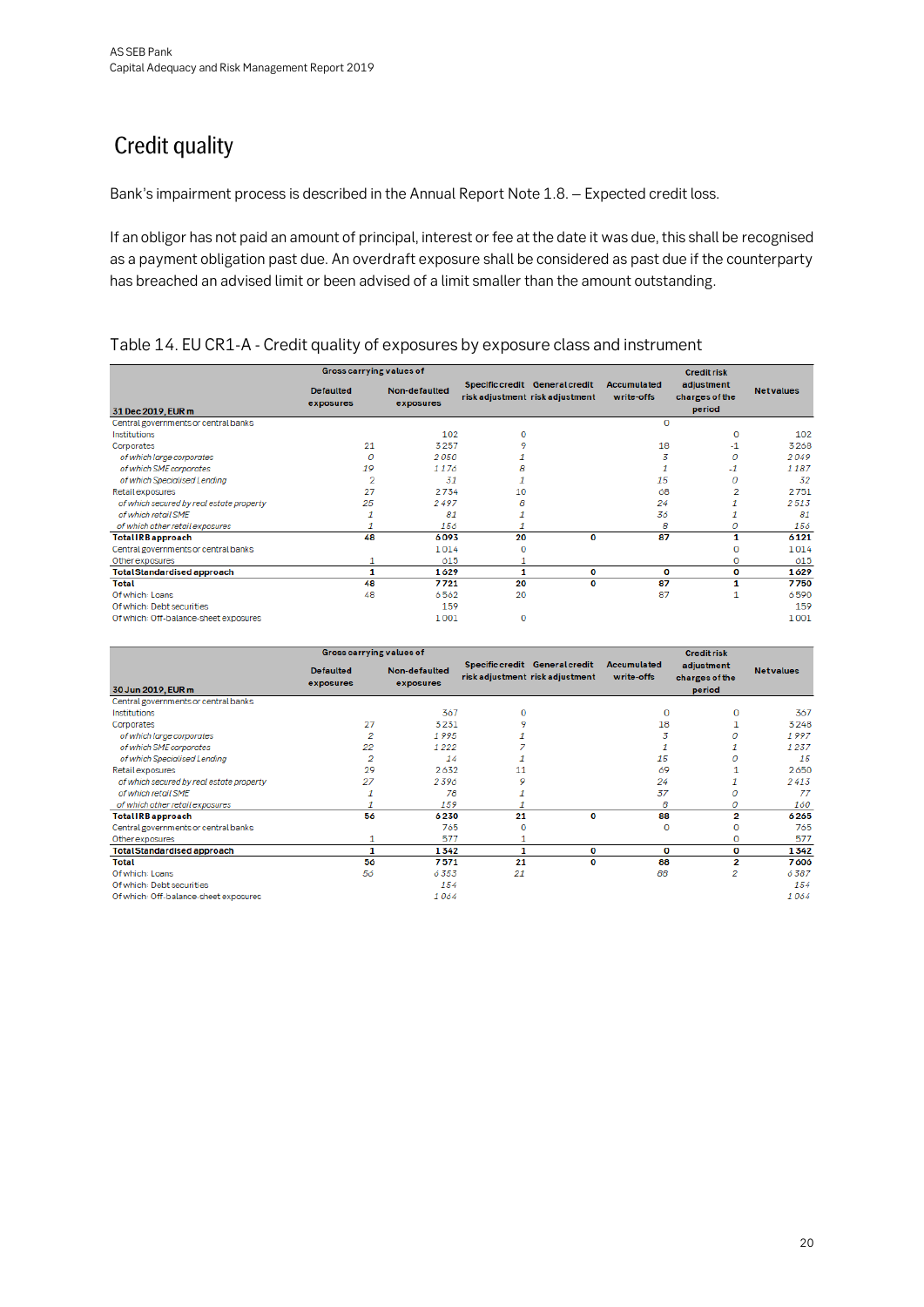## Table 15. EU CR1-B - Credit quality of exposures by industry or counterparty types

|                                   |                               | Gross carrying values of          |                        |                                                          |                                  | <b>Creditrisk</b>                      |                  |
|-----------------------------------|-------------------------------|-----------------------------------|------------------------|----------------------------------------------------------|----------------------------------|----------------------------------------|------------------|
| 31 Dec 2019, EUR m                | <b>Defaulted</b><br>exposures | <b>Non-defaulted</b><br>exposures | <b>Specific credit</b> | <b>General credit</b><br>risk adjustment risk adjustment | <b>Accumulated</b><br>write-offs | adjustment<br>charges of the<br>period | <b>Netvalues</b> |
| <b>Banks</b>                      |                               | 914                               | ٥                      |                                                          |                                  | $\Omega$                               | 914              |
| Finance and insurance             |                               | 30                                |                        |                                                          |                                  |                                        | 30               |
| Wholesale and retail              |                               | 627                               |                        |                                                          |                                  |                                        | ó28              |
| Transportation                    |                               | 186                               |                        |                                                          |                                  |                                        | 187              |
| <b>Shipping</b>                   |                               | 70                                |                        |                                                          |                                  | o                                      | 70               |
| Business and household services   | o                             | 298                               |                        |                                                          | 2                                | o                                      | 298              |
| Construction                      |                               | 158                               |                        |                                                          | 10                               |                                        | 159              |
| Manufacturing                     |                               | 565                               |                        |                                                          | 12                               |                                        | 568              |
| Agriculture, forestry and fishing |                               | 218                               |                        |                                                          | o                                |                                        | 224              |
| Mining, oil and gas extraction    | 0                             | 53                                |                        |                                                          |                                  |                                        | 53               |
| Electricity, water and gas supply |                               | 495                               |                        |                                                          | o                                | o                                      | 495              |
| Commercial real estate management | ó                             | 810                               |                        |                                                          | 18                               | -1                                     | 812              |
| <b>Public Administration</b>      |                               | 432                               |                        |                                                          |                                  | o                                      | 432              |
| Household mortgage                | 24                            | 2422                              | 8                      |                                                          | 24                               |                                        | 2438             |
| Other                             |                               | 443                               |                        |                                                          | 9                                | o                                      | 443              |
| Total                             | 48                            | 7721                              | 20                     | 0                                                        | 87                               |                                        | 7750             |

|                                   |                               | Gross carrying values of          |                        |                                                          | <b>Creditrisk</b>                |                                        |                   |  |  |  |
|-----------------------------------|-------------------------------|-----------------------------------|------------------------|----------------------------------------------------------|----------------------------------|----------------------------------------|-------------------|--|--|--|
| 30 Jun 2019, EUR m                | <b>Defaulted</b><br>exposures | <b>Non-defaulted</b><br>exposures | <b>Specific credit</b> | <b>General credit</b><br>risk adjustment risk adjustment | <b>Accumulated</b><br>write-offs | adjustment<br>charges of the<br>period | <b>Net values</b> |  |  |  |
| <b>Banks</b>                      |                               | 939                               | $\Omega$               |                                                          | $\Omega$                         | $\Omega$                               | 939               |  |  |  |
| Finance and insurance             |                               | 32                                |                        |                                                          |                                  |                                        | 32                |  |  |  |
| Wholesale and retail              |                               | 599                               |                        |                                                          |                                  |                                        | 602               |  |  |  |
| Transportation                    |                               | 178                               |                        |                                                          |                                  |                                        | 178               |  |  |  |
| Shipping                          |                               | 71                                |                        |                                                          |                                  |                                        | 71                |  |  |  |
| Business and household services   |                               | 299                               |                        |                                                          | 2                                |                                        | 298               |  |  |  |
| Construction                      |                               | 150                               |                        |                                                          | 10                               |                                        | 151               |  |  |  |
| Manufacturing                     | 3                             | 562                               |                        |                                                          | 12                               |                                        | 564               |  |  |  |
| Agriculture, forestry and fishing | 10                            | 228                               |                        |                                                          | $\circ$                          |                                        | 235               |  |  |  |
| Mining, oil and gas extraction    | 0                             | 52                                |                        |                                                          |                                  |                                        | 52                |  |  |  |
| Electricity, water and gas supply |                               | 508                               |                        |                                                          | $\circ$                          |                                        | 508               |  |  |  |
| Commercial real estate management | 9                             | 823                               |                        |                                                          | 19                               |                                        | 828               |  |  |  |
| <b>Public Administration</b>      |                               | 377                               |                        |                                                          |                                  |                                        | 377               |  |  |  |
| Household mortgage                | 26                            | 2314                              |                        |                                                          | 24                               |                                        | 2331              |  |  |  |
| Other                             | 1                             | 439                               |                        |                                                          | 9                                | o                                      | 440               |  |  |  |
| <b>Total</b>                      | 56                            | 7571                              | 21                     | 0                                                        | 88                               | 2                                      | 7 606             |  |  |  |

## <span id="page-20-0"></span>Table 16. EU CR1-C - Credit quality of exposures by geography

|                    | Gross carrying values of      |                            |                                                   |                 |                                  | <b>Credit risk</b>                     |                   |
|--------------------|-------------------------------|----------------------------|---------------------------------------------------|-----------------|----------------------------------|----------------------------------------|-------------------|
| 31 Dec 2019, EUR m | <b>Defaulted</b><br>exposures | Non-defaulted<br>exposures | Specific credit risk General credit<br>adiustment | risk adjustment | <b>Accumulated</b><br>write-offs | adjustment<br>charges of the<br>period | <b>Net values</b> |
| Estonia            | 48                            | 7371                       | 20                                                |                 | 86                               |                                        | 7399              |
| Other countries *  |                               | 350                        |                                                   |                 |                                  |                                        | 351               |
| Total              | 48                            | 7721                       | 20                                                |                 | 87                               |                                        | 7750              |

|                    | <b>Gross carrying values of</b> |                            |                                                   |                 |                                  | <b>Credit risk</b>                     |                   |
|--------------------|---------------------------------|----------------------------|---------------------------------------------------|-----------------|----------------------------------|----------------------------------------|-------------------|
| 30 Jun 2019, EUR m | <b>Defaulted</b><br>exposures   | Non-defaulted<br>exposures | Specific credit risk General credit<br>adjustment | risk adjustment | <b>Accumulated</b><br>write-offs | adjustment<br>charges of the<br>period | <b>Net values</b> |
| Estonia            | 55                              | 6977                       | 21                                                |                 | 87                               |                                        | 7 0 1 1           |
| Other countries *  |                                 | 594                        |                                                   |                 |                                  |                                        | 595               |
| Total              | 56                              | 7571                       | 21                                                |                 | 88                               |                                        | 7 606             |

\*Credit exposure is primarily concentrated to Estonia. The category "other countries" consists mainly Sweden, Lithuania, Latvia and Finland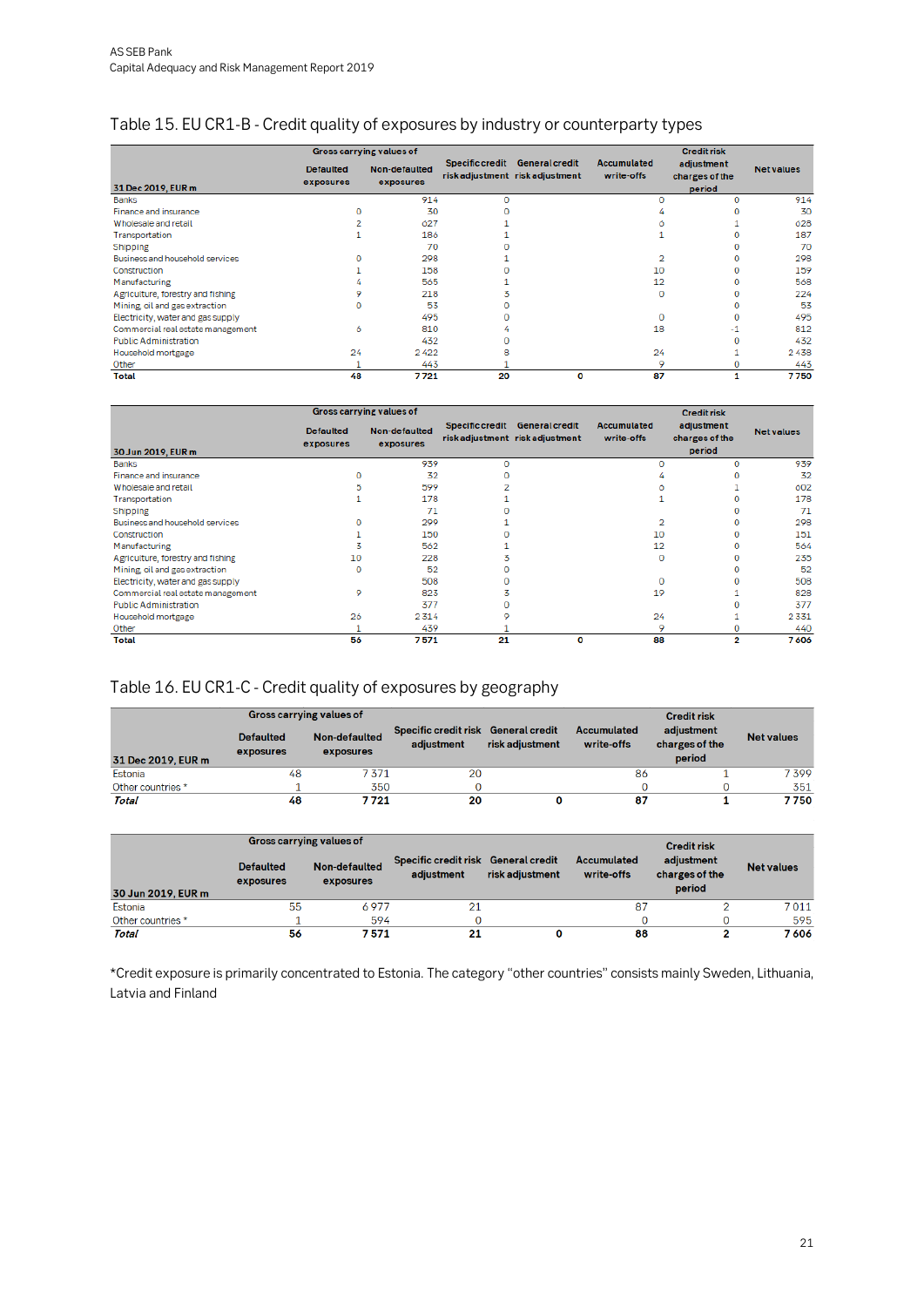|                                                                                                                          | <b>Performing</b><br>forbone |    | Gross carrying amount/nominal amount of exposures<br>with forbearance measure<br>Non-performing forbone |                     | On<br>performing<br>forbone exposures | Accumulated impairment, accumulated<br>negative changes in fair value due to<br>credit risk and provisions<br>On<br>non-performing<br>forbone exposures | <b>Collateral received and</b><br>fianacial guarantees received<br>on forbone exposures<br>Of which collateral<br>and financial<br>guarantees received<br>on non-performing<br>exposures with<br>forbearance measure |    |  |
|--------------------------------------------------------------------------------------------------------------------------|------------------------------|----|---------------------------------------------------------------------------------------------------------|---------------------|---------------------------------------|---------------------------------------------------------------------------------------------------------------------------------------------------------|----------------------------------------------------------------------------------------------------------------------------------------------------------------------------------------------------------------------|----|--|
| 31 Dec 2019, EUR m                                                                                                       |                              |    | Of which<br>defaulted                                                                                   | Of which<br>impared |                                       |                                                                                                                                                         |                                                                                                                                                                                                                      |    |  |
| Loans and advances<br>Central banks<br>General governments<br><b>Credit institutions</b><br>Other financial corporations | 17                           | 20 | 19                                                                                                      | 19                  | 0                                     | -7                                                                                                                                                      | 29                                                                                                                                                                                                                   | 13 |  |
| Non-financial corporations                                                                                               | 11                           | 10 | 10                                                                                                      | 10                  | 0                                     | -3                                                                                                                                                      | 18                                                                                                                                                                                                                   |    |  |
| Households                                                                                                               | 5                            | 0  | 0                                                                                                       | 0                   | 0                                     | $-3$                                                                                                                                                    | 11                                                                                                                                                                                                                   | 6  |  |
| Debt securities                                                                                                          |                              |    |                                                                                                         |                     |                                       |                                                                                                                                                         |                                                                                                                                                                                                                      |    |  |
| Loan commitments given                                                                                                   | 0                            |    |                                                                                                         |                     |                                       |                                                                                                                                                         | 0                                                                                                                                                                                                                    |    |  |
| <b>Total</b>                                                                                                             | 17                           | 20 | 19                                                                                                      | 19                  | 0                                     | $-7$                                                                                                                                                    | 29                                                                                                                                                                                                                   | 13 |  |

## <span id="page-21-0"></span>Table 17. EU CQ1 - Credit quality of forborne exposures

## <span id="page-21-1"></span>Table 18. EU CQ3 - Credit quality of performing and non-performing exposures by past due days

|                                                                                                                                                                 | Gross carrying amount/nominal amount                    |                                                 |                                           |                          |                                                                                               |                                       |                                          |                                          |                                         |                                         |                       |                          |  |  |
|-----------------------------------------------------------------------------------------------------------------------------------------------------------------|---------------------------------------------------------|-------------------------------------------------|-------------------------------------------|--------------------------|-----------------------------------------------------------------------------------------------|---------------------------------------|------------------------------------------|------------------------------------------|-----------------------------------------|-----------------------------------------|-----------------------|--------------------------|--|--|
|                                                                                                                                                                 |                                                         | <b>Performing exposures</b>                     |                                           | Non-performing exposures |                                                                                               |                                       |                                          |                                          |                                         |                                         |                       |                          |  |  |
| 31 Dec 2019, EUR m                                                                                                                                              |                                                         | Not past<br>due or<br>past due<br>$\leq 30$ day | Past due<br>$> 30$ days<br>$\leq 90$ days |                          | <b>Unlikely</b><br>to pay<br>that are<br>not past<br>due or<br>are past<br>due<br>$<$ 90 days | Past due<br>> 90 days<br>$< 180$ days | Past due<br>$>180$ days<br>$\leq 1$ year | Past due<br>$> 1$ year<br>$\leq$ 2 years | Past due<br>> 2 years<br>$\leq$ 5 years | Past due<br>> 5 years<br>$\leq$ 7 years | Past due<br>> 7 years | Of which<br>defaulted    |  |  |
| Loans and advances<br>Central banks<br>Central governments<br><b>Credit institutions</b><br>Other financial corporations                                        | 6557<br>806<br>206<br>66<br>29                          | 6555<br>806<br>206<br>66<br>29                  | $\overline{2}$                            | 53                       | 32                                                                                            | 4                                     | $\overline{2}$                           | 4                                        | 3                                       | 8                                       |                       | 48                       |  |  |
| Non-financial corporations<br>Of which SMEs<br>Households                                                                                                       | 2662<br>1502<br>2786                                    | 2662<br>1502<br>2785                            | 1<br>$\mathbf{1}$<br>$\overline{2}$       | 26<br>24<br>28           | 13<br>13<br>19                                                                                | 1<br>$\mathbf{1}$<br>$\overline{3}$   | 0<br>0<br>$\overline{2}$                 | 3<br>3<br>$\mathbf{1}$                   | 2<br>$\overline{2}$<br>$\mathbf{1}$     | 7<br>5<br>$\mathbf{1}$                  |                       | 23<br>21<br>25           |  |  |
| Debt securities<br><b>Central bank</b><br>Central governments<br><b>Credit institutions</b><br>Other financial corporations<br>Non-financial corporations       | 159<br>159                                              | 159<br>159                                      |                                           |                          |                                                                                               |                                       |                                          |                                          |                                         |                                         |                       |                          |  |  |
| Off-balance-sheet exposures<br>Central banks<br>Central governments<br><b>Credit institutions</b><br>Other financial corporations<br>Non-financial corporations | 999<br>$\mathbf 0$<br>66<br>41<br>$\overline{2}$<br>758 |                                                 |                                           | 1<br>1                   |                                                                                               |                                       |                                          |                                          |                                         |                                         |                       | $\mathbf{0}$<br>$\bf{0}$ |  |  |
| Households<br><b>Total</b>                                                                                                                                      | 131<br>7715                                             | 6714                                            | $\overline{2}$                            | $\mathbf 0$<br>55        | 32                                                                                            | 4                                     | $\mathbf{2}$                             | 4                                        | 3                                       | 8                                       | 0                     | $\mathbf 0$<br>48        |  |  |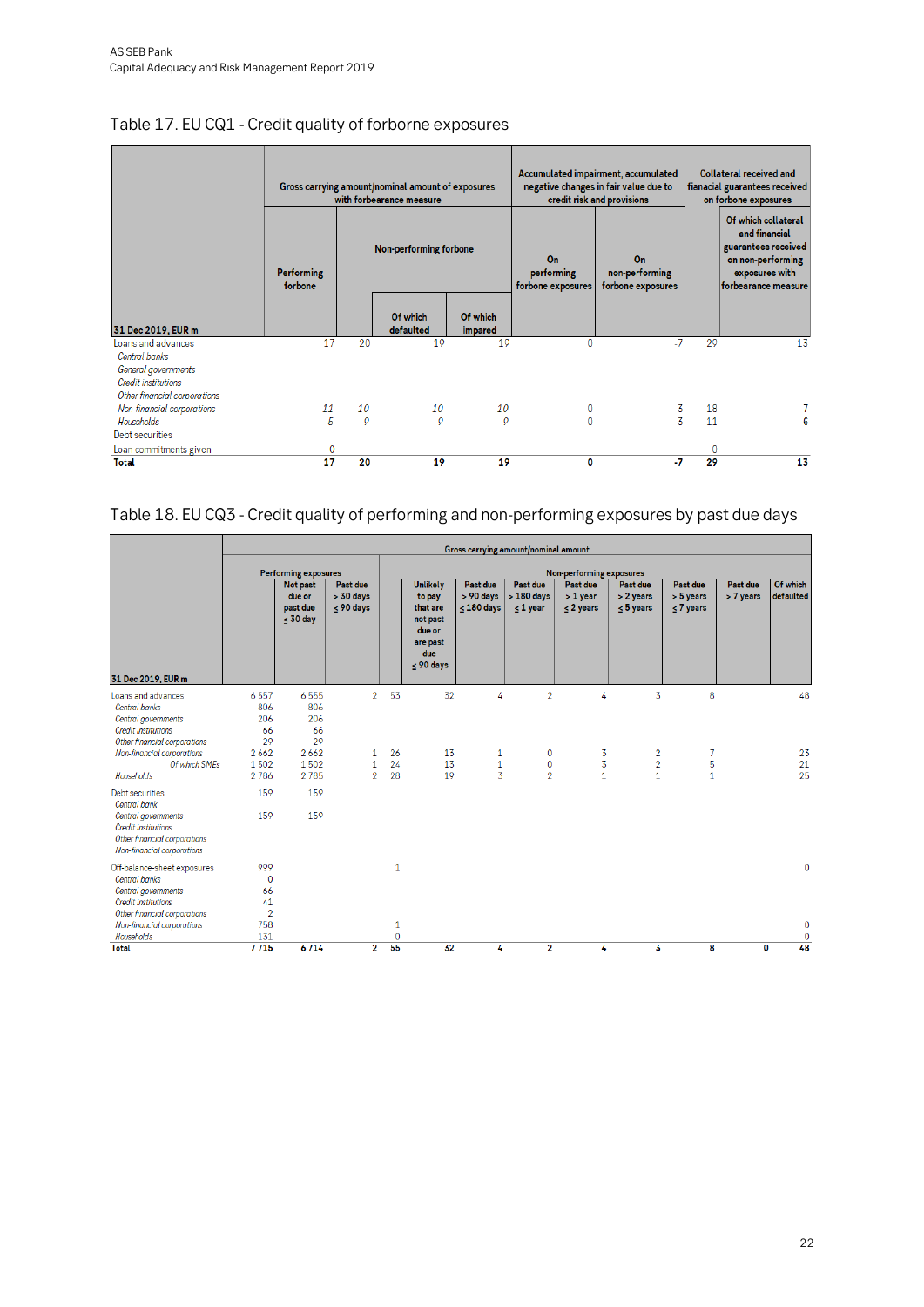|                                                                                                                 |                | <b>Performing</b>    | Gross carrying amount/nominal amount |               |                  | Non-performing exposure        |                         | <b>Performing exposures</b><br>- accumulated<br>impairment and | Accumulated impairment, accumulated negative changes in fair<br>value due to credit risk and provisions<br>Non-performing<br>exposures-<br>accumulated<br>impairment,<br>accumulated negative<br>changes in fair value<br>due to credit risk and |          |                                   | Accumulated<br>partial write-off<br>On<br>performing<br>exposures<br>$\circ$ |                  | <b>Collateral and financial</b><br>guarantees received<br>On non-<br>performing<br>exposures |              |
|-----------------------------------------------------------------------------------------------------------------|----------------|----------------------|--------------------------------------|---------------|------------------|--------------------------------|-------------------------|----------------------------------------------------------------|--------------------------------------------------------------------------------------------------------------------------------------------------------------------------------------------------------------------------------------------------|----------|-----------------------------------|------------------------------------------------------------------------------|------------------|----------------------------------------------------------------------------------------------|--------------|
| 31.12.2019, EUR m                                                                                               |                | exposure<br>Of which | Of which                             |               | stage 2          | Of which   Of which<br>stage 3 |                         | provisions                                                     | Of which Of which<br>stage 2                                                                                                                                                                                                                     |          | provisions<br>Of which<br>stage 2 | Of which<br>stage 3                                                          |                  |                                                                                              |              |
| Loans and advances                                                                                              | 6557           | stage 1<br>5434      | stage 2<br>317                       | 53            | 4                | 50                             | 3                       | stage 1<br>$\overline{2}$                                      | $\mathbf{1}$                                                                                                                                                                                                                                     | 17       | 0                                 | 17                                                                           |                  | 4 1 0 2                                                                                      | 29           |
| Central banks                                                                                                   | 806            |                      |                                      |               |                  |                                |                         |                                                                |                                                                                                                                                                                                                                                  |          |                                   |                                                                              |                  |                                                                                              |              |
| <b>Central governments</b>                                                                                      | 206            | 206                  | 0                                    |               |                  |                                | 0                       | 0                                                              | 0                                                                                                                                                                                                                                                |          |                                   |                                                                              |                  | 4                                                                                            |              |
| <b>Credit institutions</b>                                                                                      | 66             | 66                   | $\mathcal O$                         |               |                  |                                | $\mathcal O$            | 0                                                              | $\mathcal O$                                                                                                                                                                                                                                     |          |                                   |                                                                              |                  |                                                                                              |              |
| Other financial corporations                                                                                    | 29             | 29                   | $\mathcal{O}$                        |               |                  |                                | 0                       | $\mathcal{O}$                                                  | 0                                                                                                                                                                                                                                                |          |                                   |                                                                              |                  | 21                                                                                           |              |
| Non-financial corporations                                                                                      | 2662           | 2552                 | 110                                  | 26            | $\boldsymbol{0}$ | 26                             | $\mathbf{1}$            | $\mathbf{1}$                                                   | $\Omega$                                                                                                                                                                                                                                         | 9        | 0                                 | 9                                                                            | 0                | 1.665                                                                                        | 10           |
| Of which SMEs                                                                                                   | 1502           | 1403                 | 99                                   | 24            | $\mathcal{O}$    | 24                             | $\mathbf{1}$            | $\boldsymbol{o}$                                               | $\mathcal{O}$                                                                                                                                                                                                                                    | 8        | $\mathcal{O}$                     | $\boldsymbol{s}$                                                             | $\boldsymbol{o}$ | 1047                                                                                         | $\circ$      |
| Households                                                                                                      | 2.786          | 2.580                | 206                                  | 28            | $\overline{3}$   | 24                             | $\overline{2}$          | $\mathcal{I}$                                                  | $\mathbf{1}$                                                                                                                                                                                                                                     | 8        | $\Omega$                          | 8                                                                            |                  | 2412                                                                                         | 19           |
| <b>Debt securities</b><br><b>Central bank</b>                                                                   | 159            |                      |                                      |               |                  |                                |                         |                                                                |                                                                                                                                                                                                                                                  |          |                                   |                                                                              |                  |                                                                                              |              |
| Central governments<br><b>Credit institutions</b><br>Other financial corporations<br>Non-financial corporations | 159            |                      |                                      |               |                  |                                |                         |                                                                |                                                                                                                                                                                                                                                  |          |                                   |                                                                              |                  |                                                                                              |              |
| Off-balance-sheet exposures                                                                                     | 999            | 941                  | 58                                   | $\mathbf{1}$  | $\circ$          | $\mathbf{1}$                   | $\Omega$                | $\circ$                                                        | $\Omega$                                                                                                                                                                                                                                         | $\Omega$ |                                   | $\circ$                                                                      |                  |                                                                                              | $\Omega$     |
| <b>Central banks</b>                                                                                            | $\mathcal{O}$  | $\mathcal{O}$        |                                      |               |                  |                                |                         |                                                                |                                                                                                                                                                                                                                                  |          |                                   |                                                                              |                  |                                                                                              |              |
| Central governments                                                                                             | 66             | 66                   | $\Omega$                             |               |                  |                                | $\Omega$                | 0                                                              |                                                                                                                                                                                                                                                  |          |                                   |                                                                              |                  |                                                                                              |              |
| <b>Credit institutions</b>                                                                                      | 41             | 41                   |                                      |               |                  |                                | $\mathcal{O}$           | 0                                                              |                                                                                                                                                                                                                                                  |          |                                   |                                                                              |                  |                                                                                              |              |
| Other financial corporations                                                                                    | $\overline{2}$ | $\overline{2}$       | $\mathcal{O}$                        |               |                  |                                | $\Omega$                | $\mathcal O$                                                   | 0                                                                                                                                                                                                                                                |          |                                   |                                                                              |                  |                                                                                              |              |
| Non-financial corporations                                                                                      | 758            | 737                  | 21                                   | $\mathbf{1}$  |                  | $\mathbf{1}$                   | $\boldsymbol{O}$        | $\boldsymbol{0}$                                               | $\overline{O}$                                                                                                                                                                                                                                   | 0        |                                   | $\boldsymbol{o}$                                                             |                  |                                                                                              | $\mathcal O$ |
| Households                                                                                                      | 131            | 95                   | 37                                   | $\mathcal{O}$ | $\boldsymbol{o}$ | $\boldsymbol{0}$               | $\mathcal{O}$           | 0                                                              | 0                                                                                                                                                                                                                                                | 0        |                                   | 0                                                                            |                  |                                                                                              |              |
| <b>Total</b>                                                                                                    | 7715           | 6375                 | 375                                  | 55            | 4                | 51                             | $\overline{\mathbf{3}}$ | $\overline{\mathbf{2}}$                                        | $\mathbf{1}$                                                                                                                                                                                                                                     | 17       | 0                                 | 17                                                                           | 0                | 4 1 0 2                                                                                      | 29           |

### <span id="page-22-0"></span>Table 19. EU CR1 - Performing and non-performing exposures and related provisions

## <span id="page-22-1"></span>Table 20. EU CQ7 - Collateral obtained by taking possession and execution processes

AS SEB Pank Group does not have on its balance sheet any collaterals taken into possession.